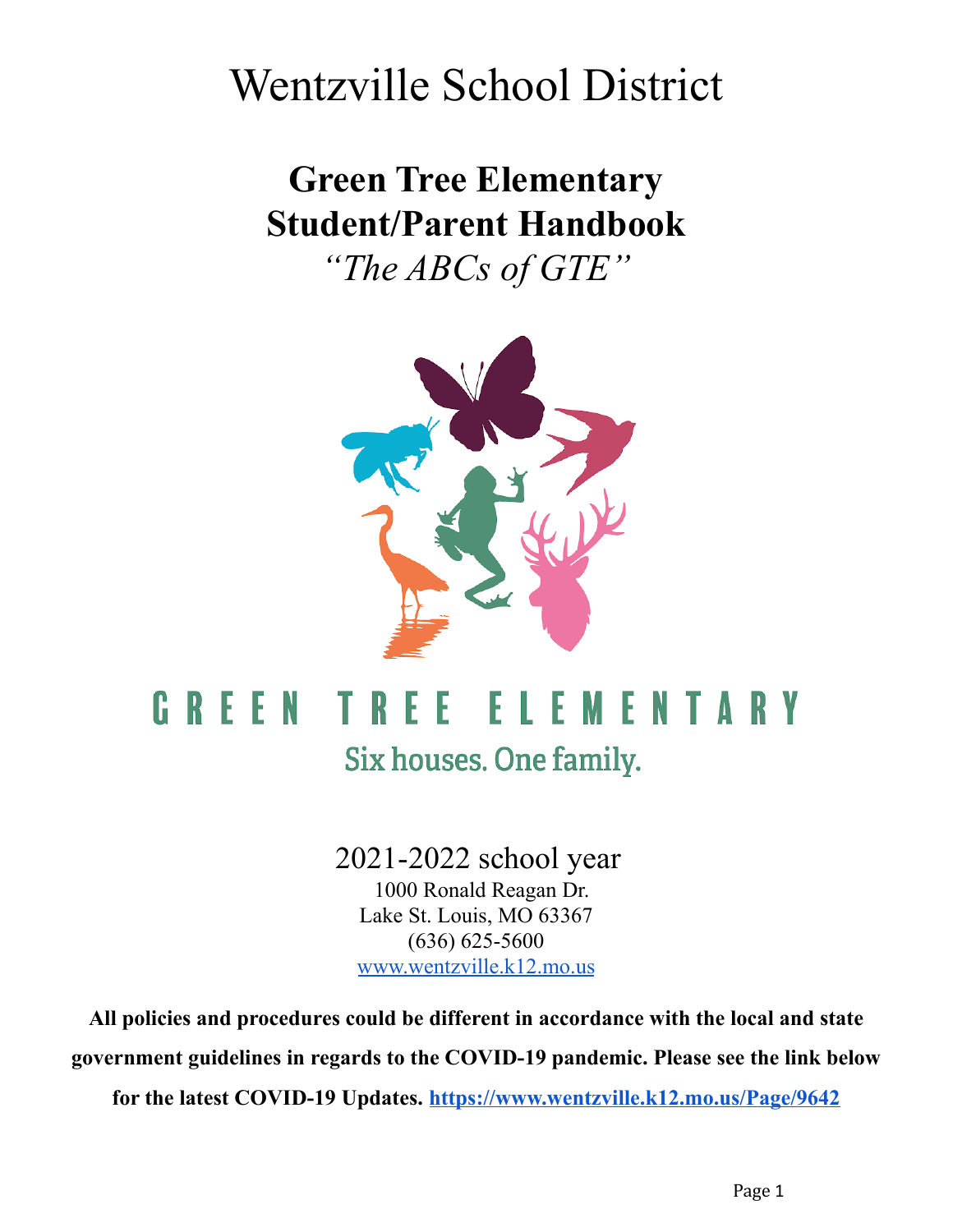## **Learning Today, Leading Tomorrow**

Dear Parents and Students,

The faculty and I join together in welcoming you and your family to Green Tree Elementary School. We want to wish you a very successful school year.

Please note WSD plans to begin the 2021-2022 school year with in-person, classroom instruction five days a week, and masks being optional in district buildings. Staff and students will wear masks while on the school bus.

At Green Tree Elementary, it is of the utmost importance to us that all children are provided with a learning environment that is safe, caring, academically challenging, and enriching. We desire to work together (students, parents, community members, teachers, staff members, and administrators) to provide students with an education that meets their individual needs and assists them in being successful.

This handbook has been created to inform students and parents of some of the procedures, rules, and expectations at Green Tree Elementary. Please read the handbook carefully. It is a great tool to assist you in being informed and helping to prepare your child for a successful school year. Several items listed are the Board of Education Policies and Regulations. You can access the documents by going to the district website <https://www.wentzville.k12.mo.us/wsd>. Please click on About Our District, then click on Board of Education, and scroll down to the Policies and Regulations.

Please keep this handbook readily available and refer to it as needed throughout the school year. If you have any questions regarding the information it contains, please feel free to call, stop by the office, or visit with your child's teacher. We look forward to working with each child and his/her family.

Sincerely,

Angela Zoellner (Politte), Principal Jenn Bagin, Assistant Principal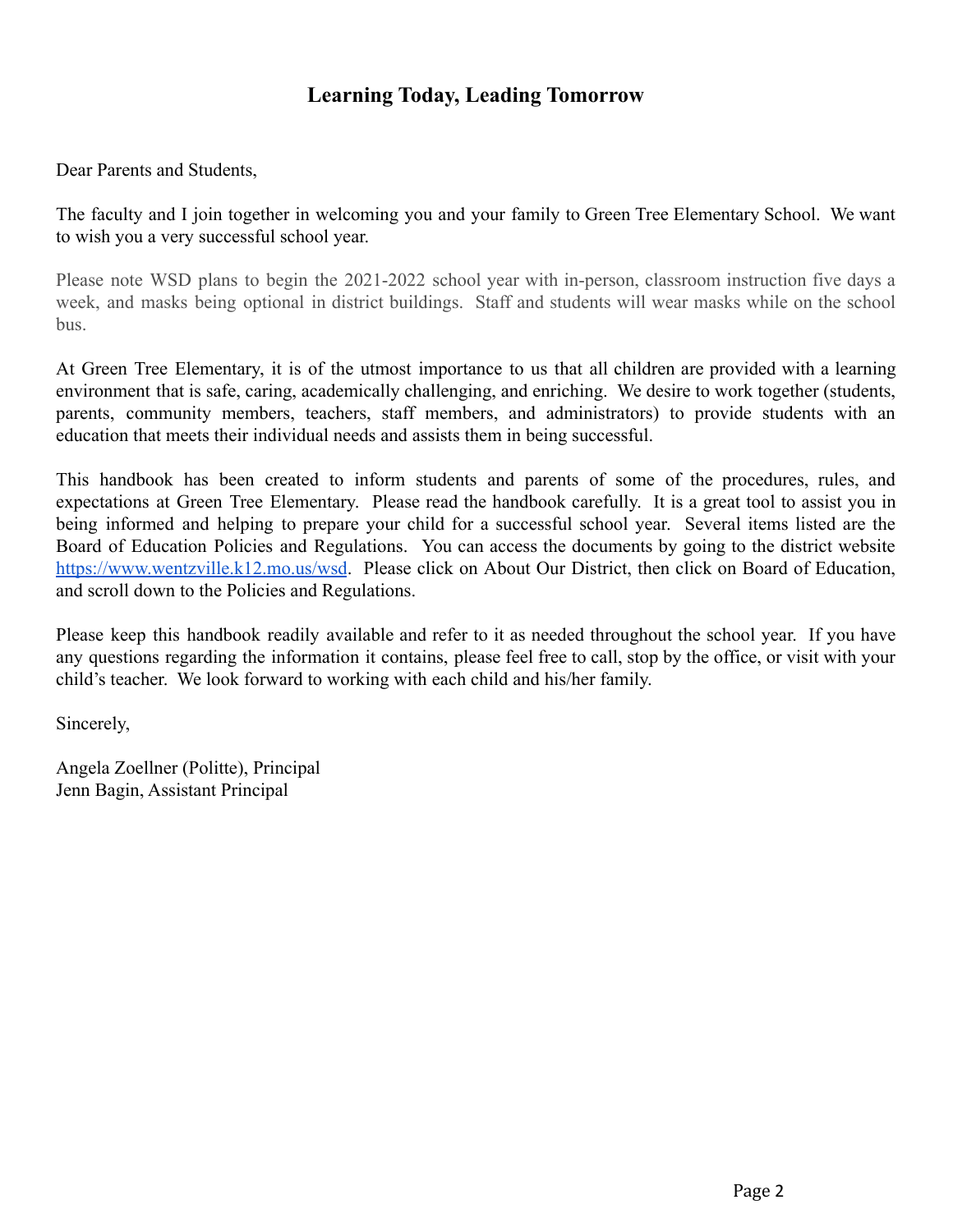## **Wentzville R-IV School District Vision Statement**

The Wentzville School District envisions an educational community, proud of its traditions, that uses the richness of its diversity to meet the needs of all students and prepare them for a rapidly changing world.

#### **Wentzville R-IV School District Mission Statement**

Elevate the performance of our students to prepare them for life's endless challenges and possibilities.

## **Wentzville R-IV School District Values**

**Learning** – Equipping students, staff, and community to apply skills and knowledge necessary to compete in a changing world.

**Community** – Respecting the stakeholders' perspectives as we create a world-class education

 $\mathcal{L}_\mathcal{L} = \{ \mathcal{L}_\mathcal{L} = \{ \mathcal{L}_\mathcal{L} = \{ \mathcal{L}_\mathcal{L} = \{ \mathcal{L}_\mathcal{L} = \{ \mathcal{L}_\mathcal{L} = \{ \mathcal{L}_\mathcal{L} = \{ \mathcal{L}_\mathcal{L} = \{ \mathcal{L}_\mathcal{L} = \{ \mathcal{L}_\mathcal{L} = \{ \mathcal{L}_\mathcal{L} = \{ \mathcal{L}_\mathcal{L} = \{ \mathcal{L}_\mathcal{L} = \{ \mathcal{L}_\mathcal{L} = \{ \mathcal{L}_\mathcal{$ 

**Excellence** – Fostering a culture that supports the highest level of individual success

**Commitment**-Dedicating ourselves to make courageous decisions and provide resources for the continuous improvement of the Wentzville School District.

## **Green Tree Elementary Phone Numbers**

Main Office: 636-625-5600 Office Fax Number: 636-625-5610 Principal: Angela Zoellner (Politte) ext. 43224 Assistant Principal: Jennifer Bagin ext. 43230 Principal's Secretary: ext. 43222 Division Secretary: Stephanie Hysong ext. 43221 School Nurse: Marcia Ponzar ext. 43233 Counselor: Alexis Betts ext. 43242 Counselor: Kristen Thomure ext: 43252 Educational Support Counselor: Erica Kennedy est: 43104 School Support Interventionist: Sarah Klaus ext: 43243 Librarian: Ann Muench ext. 43234 Cafeteria Manager: Tami Sanker ext. 43235 Transportation: Kim Boix 636-327-3860

\*Staff Members names and contact information are located on the Green Tree homepage of the district website [https://www.wentzville.k12.mo.us/wsd](https://www.wentzville.k12.mo.us/site/Default.aspx?PageID=19)

Office Hours 7:30 a.m. - 4:00 p.m. School Day 8:20 a.m. - 3:20 p.m. Teacher's Day 8:05 a.m. – 3:30 p.m.

.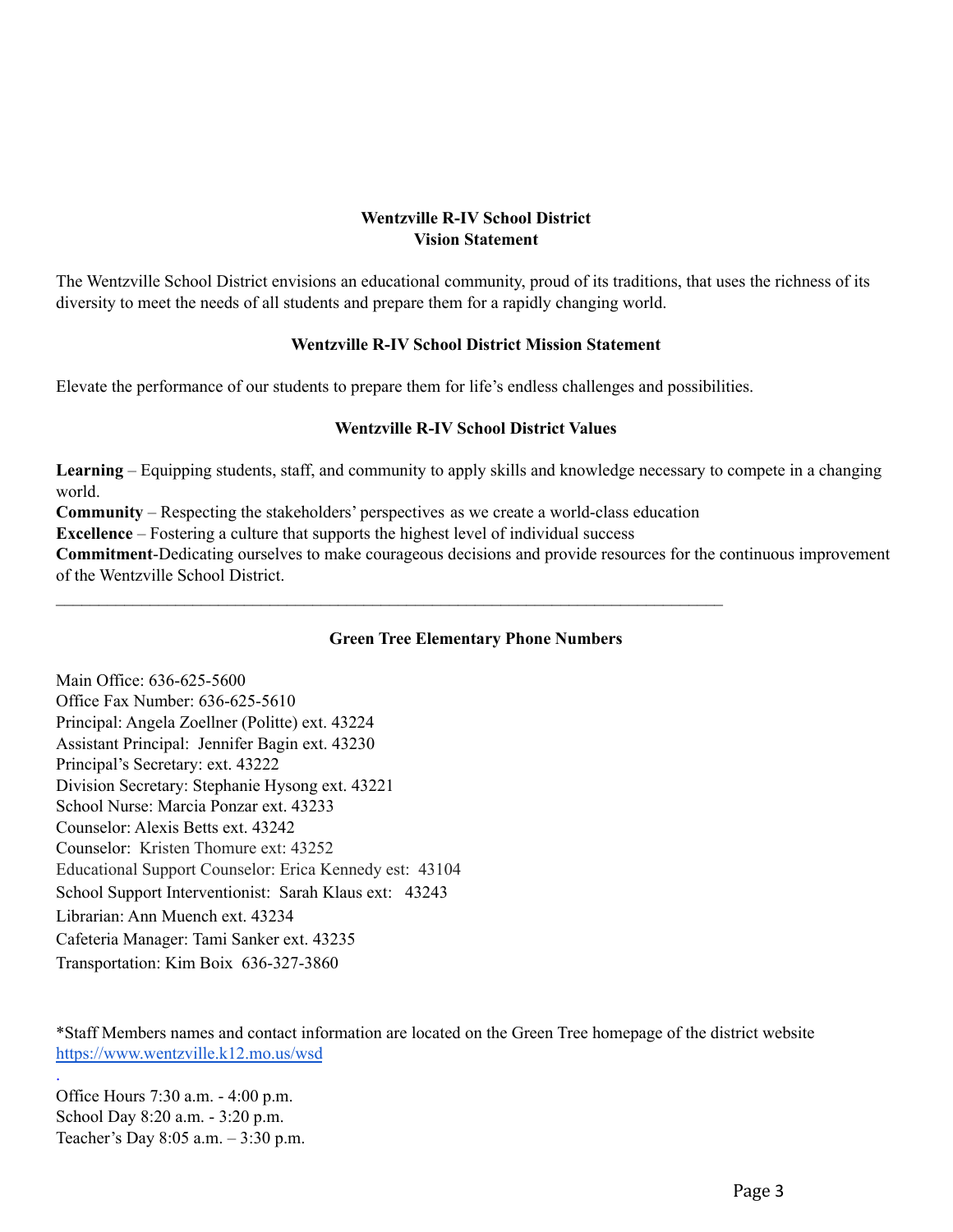# **ACCIDENT INSURANCE-STUDENT**

Parents are encouraged to provide student accident insurance for their children. Early in the school year, students will bring information about student accident insurance home. The premium and enrollment envelopes are to be mailed directly to the insurance company.

## **ATTENDANCE INFORMATION**

A parent or legal guardian must call the school office each day a student is absent. Student attendance will be recorded on a daily basis. When a student returns to school after an absence, a note of explanation from the parent, legal guardian, physician, or other health providers, must be submitted for absences to be excused. Failure to submit notes or telephone calls explaining why a child is absent will result in the absence being marked unexcused.

## **Excused Absences:**

- 1. Students who are ill and whose attendance would endanger their health or the health of others may be temporarily excused from attendance. A statement from a physician or other health provider may be required.
- 2. Students whose immediate family has a serious illness or death may be temporarily excused from attendance. A statement from a physician or other health provider may be required.
- 3. Students may be excused from attendance for religious holidays of their faith.

## **Unexcused Absences:**

- 1. Absences that do not fall in the categories listed above will not be excused.
- 2. School officials can immediately intervene to encourage the student's future attendance when the student has five (5) or more unexcused absences. To "Intervene" means to identify the reasons for the student's continued absence and to develop a plan in conjunction with the student and their parent or legal guardian, to improve the student's future attendance.
- 3. The District designee for the implementation of this policy is the school principal and guidance counselors.

## **Intervention:**

The District plan for improving students' attendance shall include, but not limited to:

1. Establish reasons for excessive absences.

2. Identify a method to resolve the cause of unexcused absences, i.e., influence change in environment, group or individual counseling, parent conference, and others.

3. Notify the County Truancy Officer in writing immediately for appropriate action under the St. Charles County attendance regulations in the event the unexcused absences continue.

## **Homebound Absences:**

Parents who anticipate a student's absence of more than 10 consecutive days due to an extended health problem should apply immediately for homebound instruction by calling the school guidance office. A student on homebound instruction is not counted absent.

## **Make-up work for Absences:**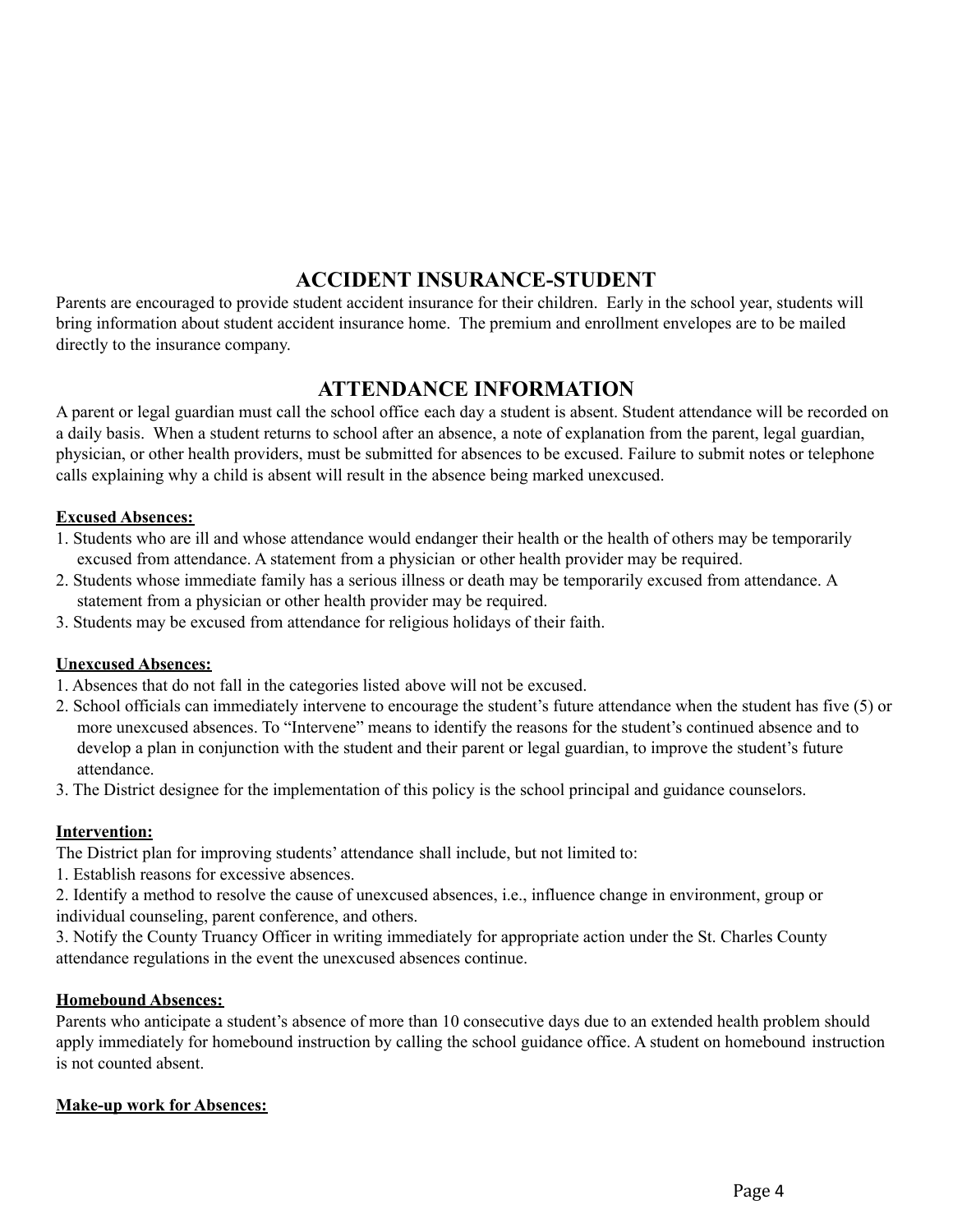When the student returns to school, students are expected to schedule with their teachers make-up of all work missed as a result of absences from school. Timelines for make-up work will vary by teacher. Arrangements for make-up work can be made in advance for anticipated absences. Please notify the office prior to a planned absence.

## **ARRIVAL/DISMISSAL PROCEDURES**

- Student drop-off begins at 8:05 a.m.
- All car riders must be dropped off using the front entrance drive only. Do not drop-off students at any other location on the parking lot.
- Students must exit curbside for safety.
- Please use extreme caution within the parking lot as there are students who may be out of your view.
- Students who are riding their bikes to school are to walk with them on school property and secure them to the bike rack.

## **Late Arrival**

If a student comes to school late, an adult must sign them in at the office. A pass will be issued by the office secretary to admit the student to class. Students are considered tardy if they are not in class by the school start time (8:20 a.m.).

## **Dismissal Procedures**

- Bus and car riders begin dismissal at 3:20 p.m.
- We need to know in advance (by 2:00 p.m. preferably) through notes or phone calls if your child is not going to ride the bus home.
- Please do not go to the buses at dismissal to take your child off of the bus.
- Car riders exit the front entrance of the building and wait with their carpool group. A staff member walks car riders to their cars. **All parents are to remain in their car**. Please pull your car up as far as possible in the drive to ensure efficient loading.
- Please do not block the crosswalk.
- Students must enter the car curb-side for safety.
- When your car is loaded, please pull out to exit the loading area slowly and carefully to ensure the safety of all.
- Walkers and bike riders will be dismissed after the parking lot traffic has cleared. Students who are riding their bikes from school are to walk the bikes while on school property as a safety precaution.

## **Early Dismissal**

If a child is leaving during school hours, due to an appointment, please send a note to the teacher so that the child will be packed and ready when called down to the office. You must come into the office and sign the child out of school. At that time the office will call down to the classroom for your child's dismissal.

On July 1, 2011, House Bill 922 and the [Wentzville](http://www.boarddocs.com/mo/wsdr4/Board.nsf/Public#2875) School District's Allergy Policy #2875 went into effect. Please refer to the above link for additional information.

This policy does not pertain to the food you send in your child's lunch or snack. However, we will be enforcing a "No Share, No Trading Policy" in the cafeteria.

Child Nutrition Services will continue to provide the "Healthy Birthday Treats" and other items available upon request.

## **BICYCLE/WALKING RULES**

Students in grades three through six are permitted to ride bicycles or walk to school. If your child will be riding a bike or walking to school, please send a note to the school office with your signature. The note will be kept on file during the 2019-2020 school year.

Students who prefer to ride their bikes to school must have a lock, and must keep their bicycles locked during the school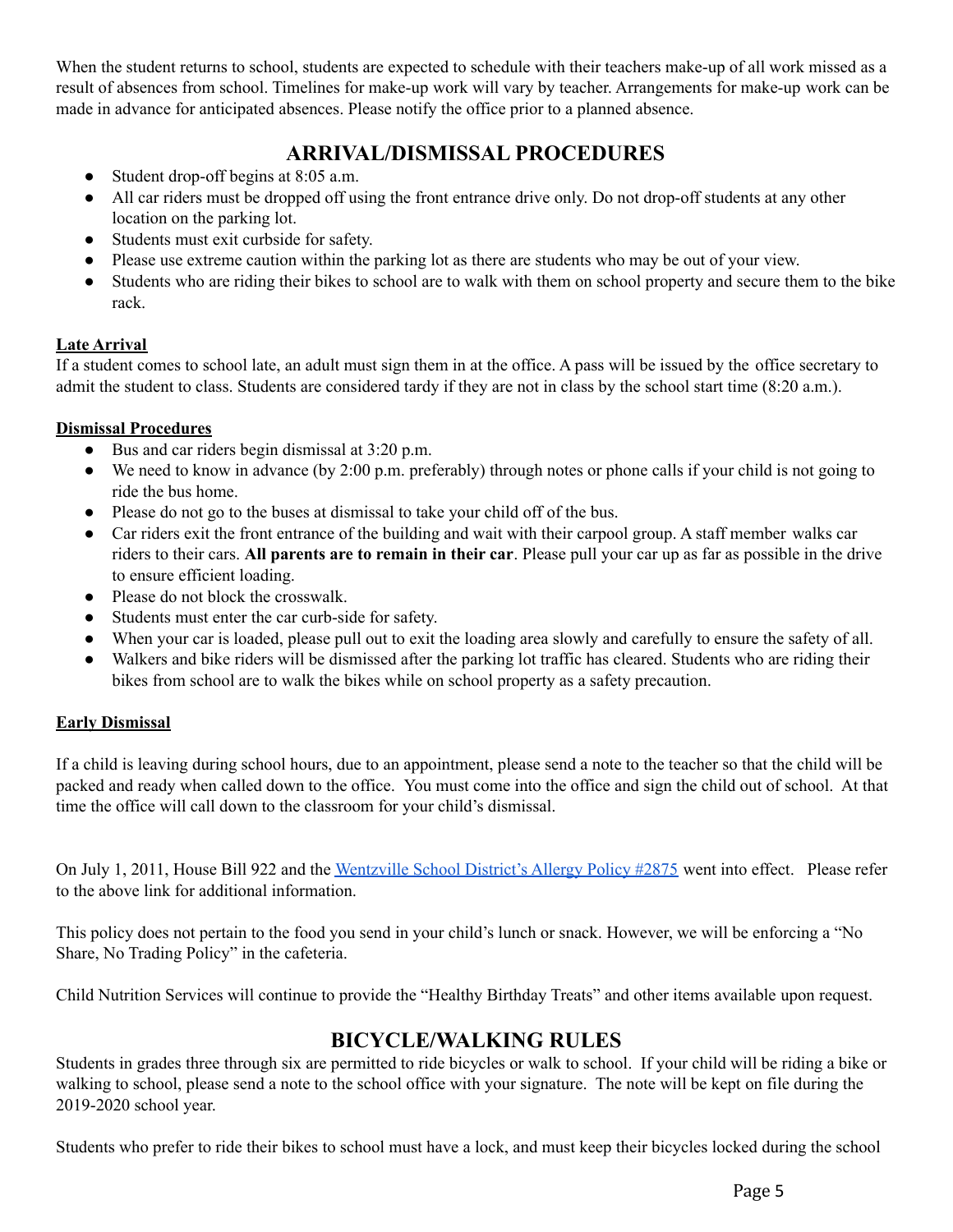day. All bicycles are to be parked in the rack provided. Riding bicycles during school hours will not be permitted. The parking rack is off limits during the school day.

Once school is dismissed, students are to ride their bicycles directly home. Riding bicycles (immediately after dismissal) on school grounds such as playgrounds will not be permitted.

# **BIRTHDAYS**

#### **Treats**

Due to allergies, at Green Tree, we ask that you do not bring outside treats for birthday celebrations. You may bring nonfood items such as stickers, pencils, etc. If you would like to order from out Nutrition Services, they provide various food and nonfood items that you may purchase. Please click on link Child [Nutrition](https://www.wentzville.k12.mo.us/domain/87) Services and on the left side of the page, you will see Healthy Birthday Treats. There, you will be able to download the form.

#### **Invitations**

Teachers and administrators have decided that invitations for parties cannot be passed out at school. Please find another means to distribute invitations. If you are willing to invite all students in the class or all girls/all boys and give invites to all, then we will permit the invitations to be passed out at school.

## **BUS-TRANSPORTATION SAFETY RULES**

A majority of our students ride the bus to and from school. Our foremost concern is your child's safety. Please take time to read the bus safety rules very carefully with your child so that he/she understands what is expected on the bus.

- 1. In approaching the bus stop along the road, always walk on the side of the road facing the traffic.
- 2. Do not stand in the road or play in the road while waiting for the bus.
- 3. Students who must cross the road after leaving the bus, or to board the bus shall cross in front of the bus and only upon the signal given by the driver. Stand still until the bus stops.
- 4. Enter the bus without crowding and move to your assigned seat.
- 5. Students are to remain in their seats until the bus stops.
- 6. The driver is in charge of the bus. Students must cooperate and obey the driver to make our buses as safe as possible.
- 7. Windows will not be opened without permission from the driver. Students shall not at anytime extend arms or head out of the bus window.
- 8. Buses and repairs are expensive. Help us keep our buses clean and orderly.
- 9. Be courteous to the driver and to fellow students. Obey the driver for your safety.
- 10. See that your conversation is clean and never loud or boisterous. Keep your conversation in normal tones. Loud conversation distracts the driver from required duties.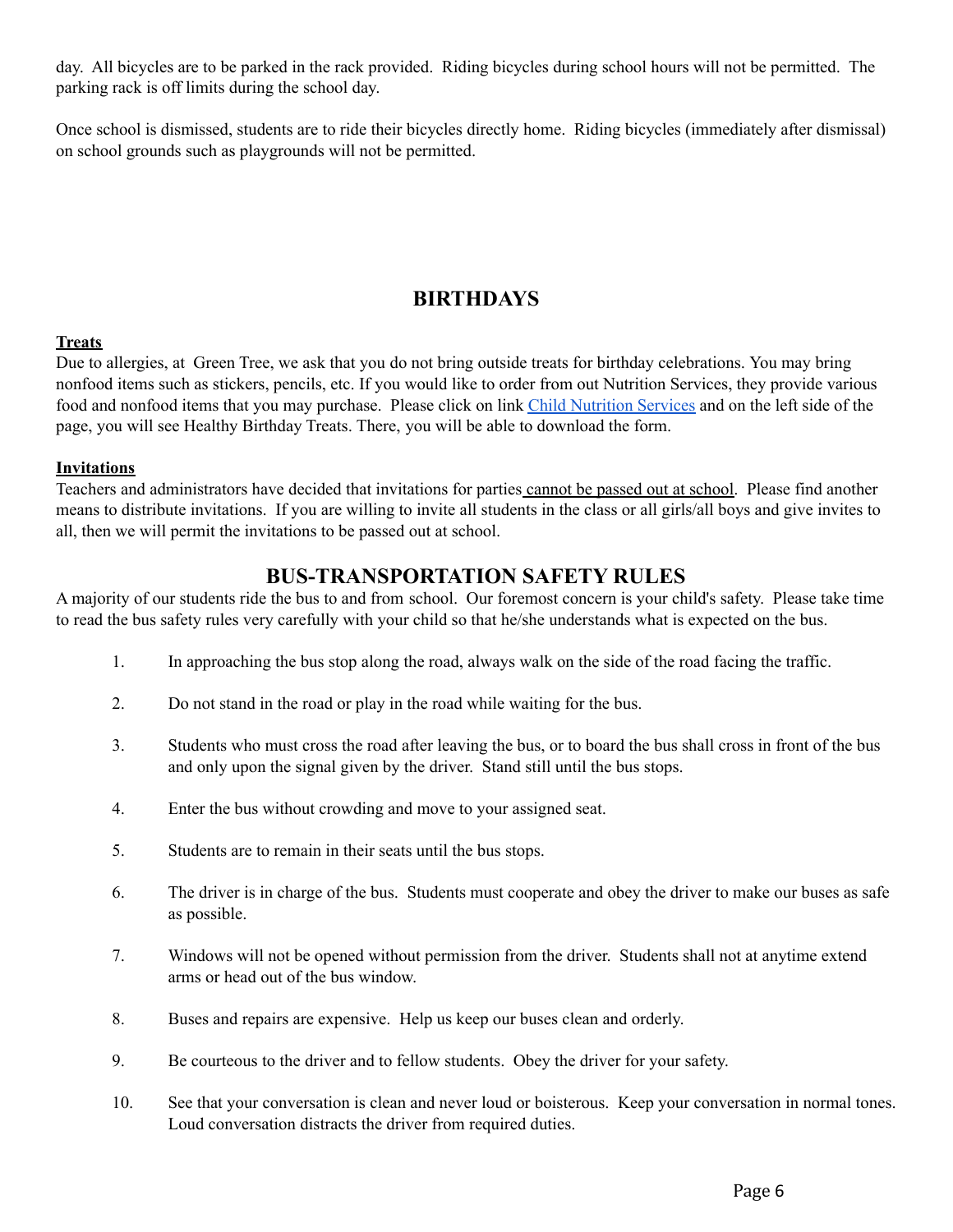## Students are assigned to a bus and MAY NOT RIDE a different bus unless prior arrangements have been made **with the Transportation Office (327-3860).**

When dismissed, students must go directly home from the bus or school.

If all students will observe these rules, the buses will be a great service to everyone concerned, and it will be a pleasure for your child to ride on them. Transportation may be denied to those students who fail to observe our safety rules.

In the past, there has been a safety problem concerning children younger than school age who are playing in the streets at times when buses are loading and unloading. A child of this age is very difficult for the driver to see when close to the bus. We are asking for the cooperation of all parents to help us protect your children by keeping them out of the streets during the time that school buses are loading and unloading.

## **CHARACTER EDUCATION**

Green Tree students and staff have adopted a School-Wide – Positive Behavior Support Character Education. SW-PBS includes a Caring School Community and a Positive Behavior Support system designed to help create a learning community that values safety, respectfulness, responsibility.

Please look for regular information coming home regarding character education activities throughout the school year.

## **CHANGE OF ADDRESS OR PHONE NUMBER**

Please keep the office updated on any changes in your address, phone number, e-mail address or emergency phone numbers.

## **CLASSROOM OBSERVATIONS**

Due to the requirements of the Family Educational Rights and Privacy Act (FERPA), it is required that the **strictest** of confidence be held regarding the identity of each student present within the classroom. With FERPA in mind, any person who would like to observe a classroom **must** first complete the application to conduct a classroom observation. This form is located in the office, and will then be submitted to the Assistant Superintendent for Special Services for approval.

## **CLUBS**

- Ambassadors role models that assist with school operations such as assemblies, special events and maintaining a safe environment.
- Soundwaves Choir
- Computer Club
- Cup Stacking Club
- Fitness Club
- Fun and Games Club
- Chess Club
- Turkey Trot
- Curators Art Club

Staff members are always looking for opportunities to offer students extracurricular opportunities for them to gain skills and develop their sense of belonging and competence. Information regarding clubs will be sent home throughout the school year and is available on the school website.

## **CONFERENCES**

Conferences are scheduled during the first quarter of the school year. A parent may request a conference at any time by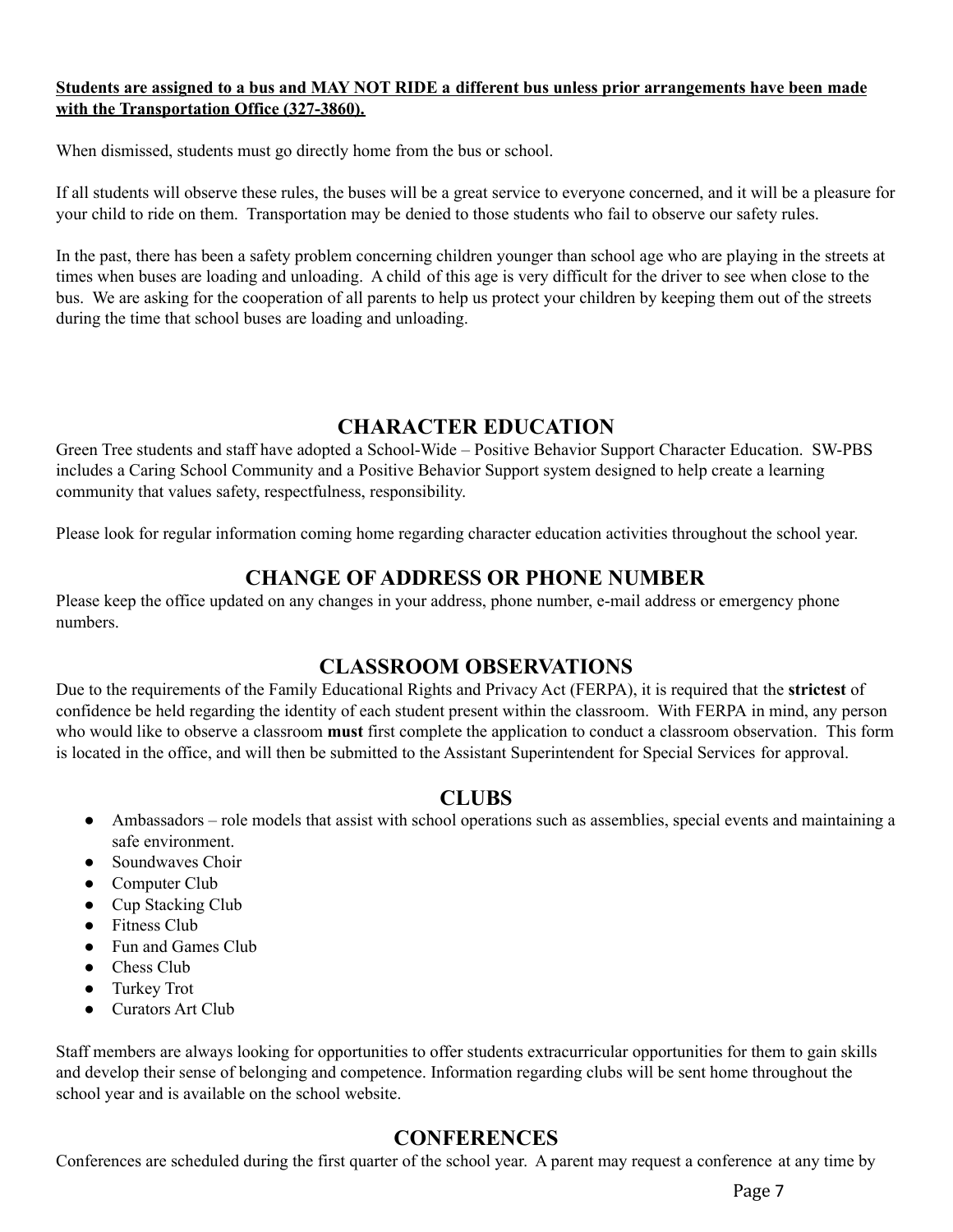calling the classroom teacher or school office. Communication with your child's teacher can be by e-mail, voice mail or a note sent with your child.

## **COUNSELOR**

Our elementary school counselors are involved in many aspects of the school. They are responsible for testing students both individually and in groups. They also work with teachers to meet the specific needs of particular students. Developmental guidance classes are taught to kindergarten through fifth grade students on a variety of topics. The counselors are available to work with individual students as needed.

## **COMMUNICATION**

At Green Tree Elementary we realize the importance of effective communication between our school and your family. Clear, concise and timely information helps our students achieve at a higher level and keeps you "in the know".

We want to be sure that you are aware of all of the different communication channels we will use this year, both at the school and District level, so you always know where to find the information you need. Your responses to the District-wide Communications Survey during the past school year have helped to shape some of these efforts, and your input has resulted in some changes to our communication plan!

## **School [Website](https://www.wentzville.k12.mo.us/site/Default.aspx?PageID=19)**

Our school website is the first place that a majority of our parents go to for information, and we will increase our efforts to keep that information current and relevant. Here are some of the things you can expect to find on our school website:

- Upcoming events (school events calendar)
- Stories about student learning and achievement
- Information about extra-curricular/club activities
- Topical and timely news you can use
- Grade level/staff directory with contact information
- A link to school menus
- Online meal payment information and a link to SISK12 Parent Portal
- Honor rolls
- A link to the school newsletter

## **WSD App**

Our WSD App has quickly become the second most popular place parents go-to for information accessed on the go via mobile device. Over 6,500 people have already downloaded the app in the first year. It is available for both [Apple](https://itunes.apple.com/us/app/wentzville-school-district/id1022435718?ls=1&mt=8) and [Android](https://play.google.com/store/apps/details?id=com.blackboard.community.wentzville) devices and it can be used to quickly access the latest news, calendars, directory information, and cafeteria menus, as well as access to the Parent and Student Portals.

## **School Twitter**

Our school utilizes Twitter at the building level @GreenTreeElem and many of our teachers utilize it as well. It's a great way to receive important updates and good news about your child's school. You don't need a Twitter account to receive mobile text updates, simply text "follow @GreenTreeElem" to 40404 to get the latest info via text message.

## **School Newsletter**

A school newsletter will be sent home monthly and will include a message from the principal. The newsletter will include stories about what is happening at school and more information about upcoming events. Over 80% of District parents have expressed an interest in receiving the newsletter electronically via email, but you can always "unsubscribe" if you decide you would rather not receive it. If you would like to receive the newsletter as a hard copy instead, please let us know in the school office.

## **School Events Calendar**

The school events calendar is linked to our school website and is the most comprehensive way to see the complete list of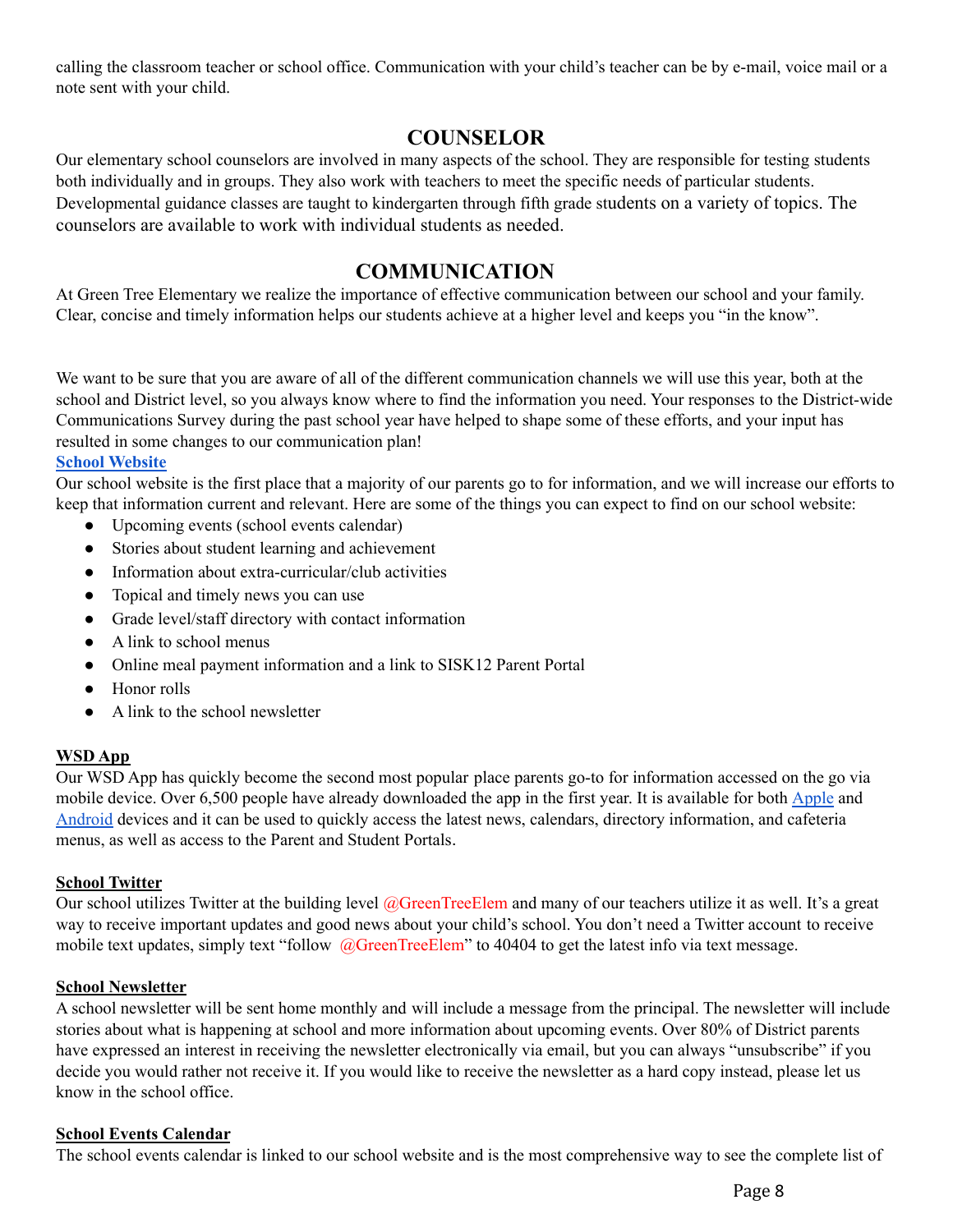all of the activities going on at school. Assemblies, testing dates, holidays, sporting events, PTA/PTO meetings and much more are all listed on this calendar. Use the drop-down menu at the top of the page to select an individual school, or look at all of the events going on in the entire District. Click on the event you're interested in to find out even more detailed information.

## **Teacher Email/Newsletter (primary schools)**

Classroom teachers will send home a brief classroom email/newsletter weekly to parents. The items covered will include classroom news and curricular information, special events, and contact information for the teacher.

#### **Pre-Recorded Calls and Texts**

BlackBoard calls and texts are a way for the school to record one phone message and send it out to the entire school, or to specific groups of parents and students. We will only use this system for important information and reminders.

#### **Parent Phone Calls/Emails**

When you call or email a principal or a teacher, we will make every effort to return the call or email within 24 hours. We understand the importance of one-to-one communication, and we know your time is valuable. Please be patient!

#### **District Website**

Timely communications with our families is always a priority, and our District website is the primary source of information about the District. You can find the latest news, information about different departments and programs, and links to just about everything related to the WSD. There is a search feature to help you find what you are looking for, and you can always email [info@wentzville.k12.mo.us](mailto:info@wentzville.k12.mo.us) with any questions.

#### **WSD eNews**

The District publishes an electronic newsletter called the WSD eNews that is emailed to parents/guardians who have students in our schools. This newsletter gives patrons information about what's happening in the District that affects our students, families, and community. The WSD eNews also sends out information regarding emergency school closings. Community members can also sign up to receive the eNews by visiting the District website, clicking on "Parent Info", and then on "Electronic School Newsletters". You can stop delivery at any time by clicking on the unsubscribe tab in the eNews.

#### **Facebook and Twitter**

The WSD has its own Facebook page (Wentzville School District) so be sure to visit and "like" us! It's a great way to keep up to date with the latest happenings in the District, complete with pictures. You can also follow the District on Twitter, just search for WSDinfo. You don't need a Facebook or Twitter account to receive mobile text updates, simply text "follow @ wsdinfo" to 40404 to get the latest info via text message. Both social media sites will be used not only to keep community members informed about the latest news in the District, but in the event of a school closing or emergency, this will be yet another means of communicating quickly and efficiently.

#### **District SchoolReach Calls**

The Wentzville School District utilizes a telephone broadcast system that allows administrators to notify all households by phone within minutes of an emergency or unplanned event that causes early dismissal or school cancellation. The District will also use this phone system to announce school closings because of inclement weather. Please be sure to notify the school office about any change in your personal contact information!

#### **Flyer Distribution**

Each District school has an area in or near the front office designated for "student availability" and here you can locate flyers from organizations such as the Boy/Girl Scouts, YMCA, and the Parks and Recreation Departments. The Wentzville School District only allows flyers to be sent home in student backpacks that are from internal clubs/teams, or partner organizations such as the school PTO/PTA. Approved materials from non-profit organizations are also available on the District website. If you are looking for information about sports camps, recreational activities, or other events, just go to the District homepage WSD [Home](https://www.wentzville.k12.mo.us/Page/1) and click on "Flyer Forum". All materials intended for our students and their families must be approved by the Community Relations Department before they are made available for distribution.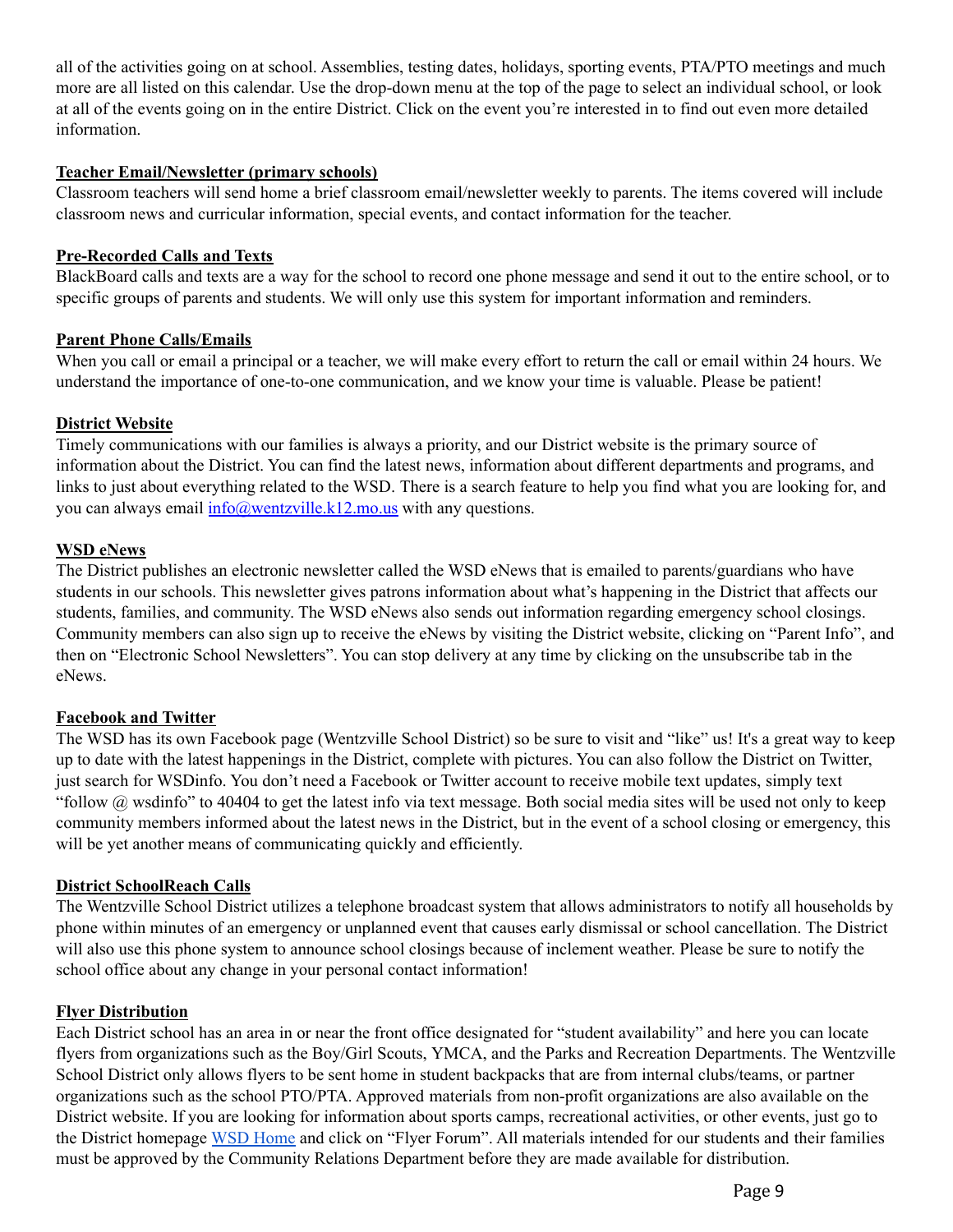## **DISCIPLINE**

## **Please see the Wentzville R-IV School District Student Behavior Expectations located on the district website. [Policy](https://www.boarddocs.com/mo/wsdr4/Board.nsf/Public) 2600 and 2610**

## **DRESS CODE**

The appearance of any student is primarily the responsibility of that student and the parents. Students' dress and appearance are required to be of such character as not to disrupt nor distract from the instructional procedures of the school. Students are to wear clothing that is clean and safe. Shoes must be worn at all times. Clothing that is revealing or is suggestive may not be worn. Tube tops, tank tops, halter tops, spaghetti straps, midriff and see-through clothing are all considered inappropriate for school. Headgear may not be worn in the building. Hats and caps are not to be worn in the building unless the principal gives permission. Sunglasses and dark glasses, unless prescription, are considered inappropriate attire. Clothing with vulgar, profane, or suggestive messages or pictures of illegal substances or alcoholic beverages are also inappropriate.

## **FERPA**

## **ANNUAL NOTIFICATION OF THE FAMILY EDUCATIONAL RIGHTS AND PRIVACY ACT**

The Family Educational Rights and Privacy Act (FERPA) affords parents certain rights with respect to their minor children's educational records. They are:

- 1. The right to inspect and review the student's educational records.
- 2. The right to request the amendment of the student's educational records to ensure that they are not inaccurate, misleading, or otherwise in violation of the student's privacy or other rights.
- 3. The right to consent to disclosures of personally identifiable information contained in the student's education records, except to the extent that FERPA authorizes disclosure without consent.
- 4. The right to file with the U.S. Department of Education a complaint concerning alleged failures by Wentzville R-IV School District to comply with the requirements of FERPA.
- 5. The right to obtain a copy of the Wentzville R-IV School District's student records policy. Parents can obtain a copy of the policy from the principal's office in each school within the District.

Parents of students currently in attendance will be notified annually of their rights under FERPA and informed of the location where the policy can be obtained.

## **FIELD TRIPS**

We believe that educational field trips often enhance the instructional program and add experience to the education of the child. Parents of students who are eligible to participate in the field trip will be notified by their child's teacher and shall approve the student's attendance on the field trip. If a parent fails to give permission for his/her child to participate in the field trip, the child will remain at school. All school rules concerning student discipline and bus safety are adhered to on student field trips. If you should attend the field trip as a chaperone, please follow the teacher's guidelines with **assisting the children in order to maintain a safe and productive field trip.**

## **HOMEWORK**

Out-of-school enrichment activities are provided by teachers at various times throughout the school year to stimulate student interest, provide practice, or enhance the development of a concept. Parents are encouraged to share in these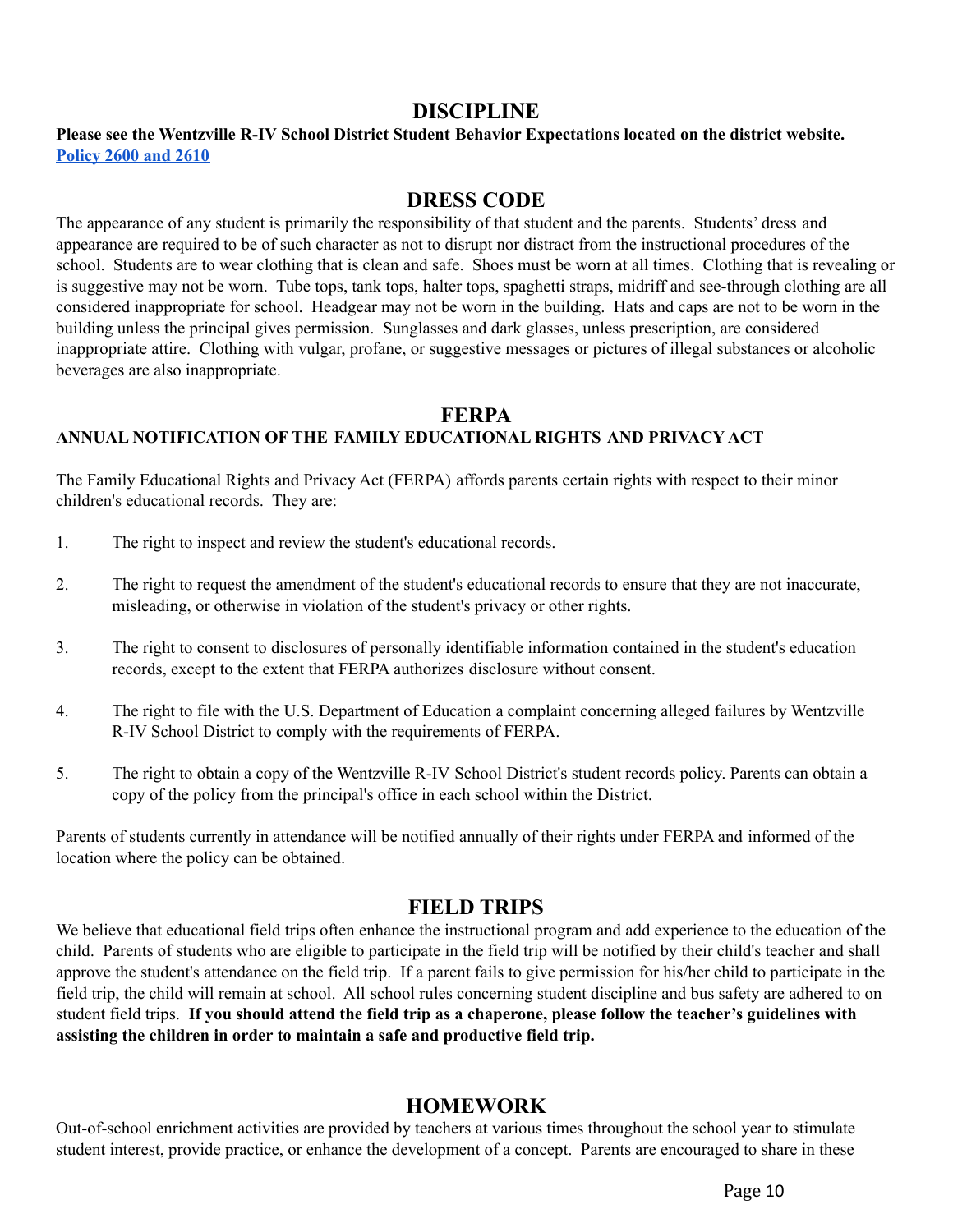experiences with their children.

Students in first and second grades are expected to review weekly spelling words, math facts, and reading assignments. This would include reading vocabulary words and story practice. They are also encouraged to read at home on a daily basis.

Students in the third, fourth, and fifth grades are required to complete all daily assignments. Assignments not completed during class time will be considered homework to be returned the following day. Students may also have homework related to long-term projects or activities. In the case of absence or other emergencies, regular classwork in grades 1-5, maybe assigned as homework.

## **LIBRARY**

It is our purpose to increase your child's knowledge and love of reading by providing the best books possible. A regularly scheduled library period allows students to visit the library each week. In addition, students may come individually as needed. Students may check out a maximum of two books and one magazine that must be returned before the student checks out additional books.

Students who have overdue library materials are given three written notices at school before a notice is mailed home.

Books must be cared for to prevent damage by weather, food, and pets. Damaged materials should be reported to the librarian when they are returned. Please do not mend torn pages or magazines.

## **LOST AND FOUND**

The Green Tree office has a Lost and Found box located in the cafeteria. If your child has lost something, please check in the Lost and Found box.

## **LUNCHROOM RULES**

The lunchroom is a place where all students can enjoy a nutritious and relaxing mid-day meal. Rules are provided during lunchtime for the benefit of all students. The following is a list of rules that must be followed by the students as they enter the lunchroom area.

- 1. Use a quiet tone of voice in the lunchroom at all times.
- 2. Always walk in the lunchroom area.
- 3. Stay in line.
- 4. Stay in your seat until dismissed.
- 5. Never throw food.
- 6. Clean up any trash in your area.

The rules are posted in the lunchroom area where all students can easily view them. Teachers will discuss these rules, and the consequences for breaking the lunchroom rules, at the beginning of the school year.

When students choose not to follow the rules, the lunchroom supervisor will give a verbal warning. At this time the supervisor will also provide an explanation of the rules. If the verbal warning is not taken seriously, a noon detention could result. Serious offenses in the lunchroom area will result in a conference with the principal.

## **MEDICATION**- **DISTRICT POLICY**

In case you are unfamiliar with the school's policy on the administration of medication to students by school personnel, we would like to bring you up to date on this matter. If your child must have medication of any type given during school hours, including over-the-counter drugs, you have the following choices:

1. You may come to school and give the medication to your child at the appropriate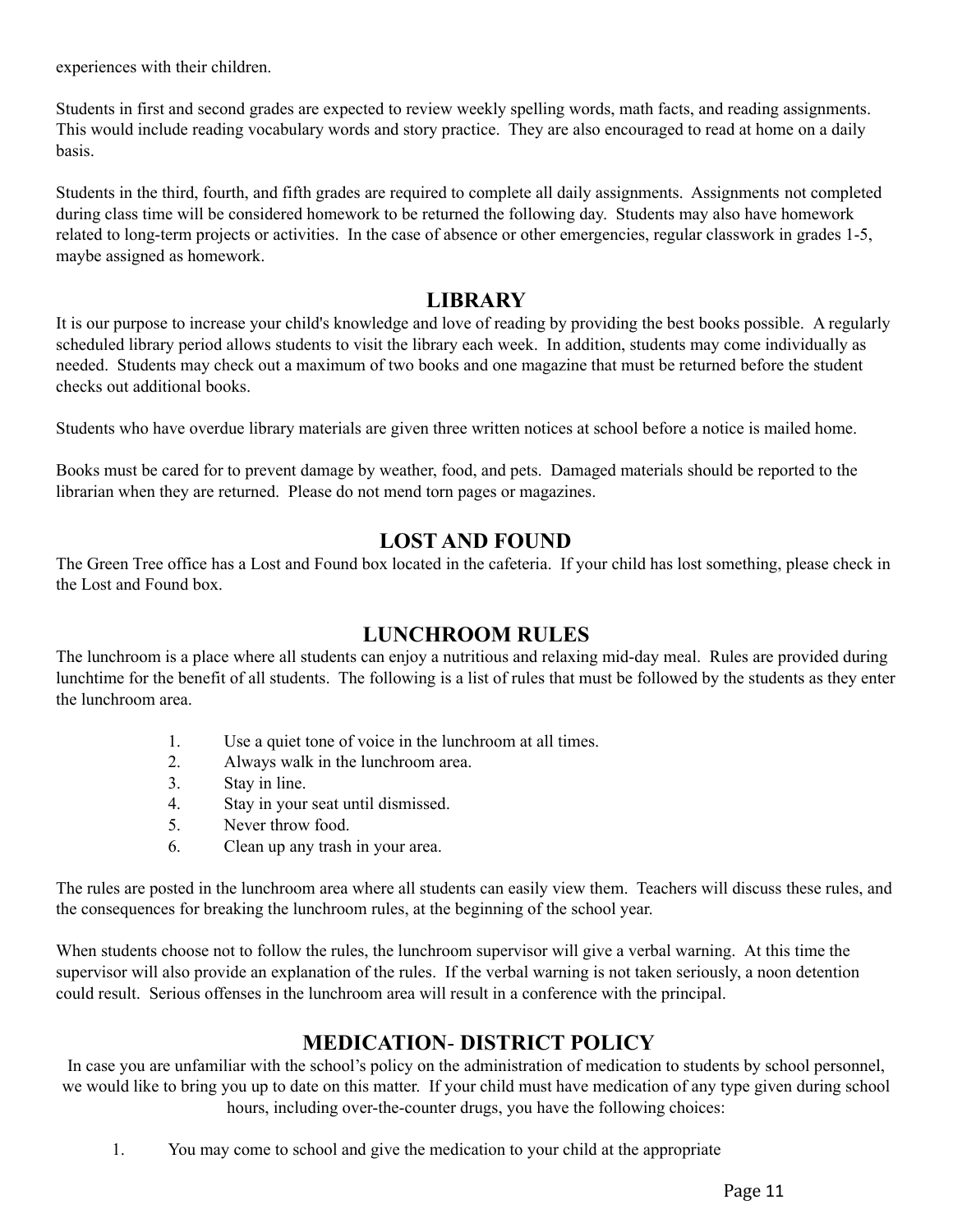time(s);

2. You may obtain a copy of a medication form from the school nurse. Take the form to your child's doctor and have him/her complete the form by listing the medication(s) needed dosage, and number of times per day the medication is to be administered. This form must be completed by the physician for both prescription and over-the-counter drugs. The form must be signed by the doctor.

All medicines must be delivered to school by the parent/guardian or a responsible adult. It must be in the pharmacy-labeled bottle which contains instructions on how and when the medication is to be given and **should not exceed a 30-day supply.** Over-the-counter drugs must be received in the original container and will be administered according to the doctor's written instructions. **OR**

- 3. You may discuss with your doctor an alternative schedule for administering medication (e.g., outside of school hours).
- 4. In the event of your child attending a field trip, a single dose of medication will be administered by a trained paraprofessional.

There will be **NO EXCEPTIONS** to this policy. If you have questions about the policy, or other issues related to the administration of medication in the school, please contact the school nurse at the following number: 625-5600 ext.43233

# **NURSE INFORMATION**

## **HEALTH SCREENING**

Your child will be screened in the areas of vision, hearing, and speech in kindergarten, first, third and fifth grade. You will be notified if the screening determines a concern in any area.

## **ILLNESS AT SCHOOL**

If a child becomes ill at school, parents are contacted and the child is sent home. If a parent cannot be reached, the person designated on the emergency contact list is usually called and asked to care for the child until a parent can be notified.

For your child's well-being and safety, please be sure the school has at least two current emergency phone numbers so that if you do not have a phone or cannot be reached during the day, and an emergency arises, we have an alternative number of someone who can reach you.

## **COMMUNICABLE DISEASES**

The most common childhood diseases and symptoms are listed below. In general, a child who has been exposed to a disease may continue to attend school pending the appearance of symptoms described below. Please consult a physician for accurate diagnosis and to determine when the child may return to school after illness.

## **CHICKEN POX**

Chickenpox begins with a sudden onset of mild fever and a rash on the second day of superficial raised pimples that soon become filled with clear fluids. Later, scabs form. The rash may continue to appear for several days. The child may return to school when fever-free and all scabs are dry (7-10 days).

#### **MEASLES**

Rubella (10 days of "hard" measles) begins with fever, hacking cough, and cold type symptoms of eyes and nose, followed by dusky-red blotchy rash on the face that spread rapidly over the body. Child should remain home for three days.

## **MUMPS**

Fever, nausea, or pain when chewing or swallowing may be the first symptoms. Chills and headache follow, with swelling about the angle of the jaw and front of the ears. Child may not attend school for nine days after swelling begins.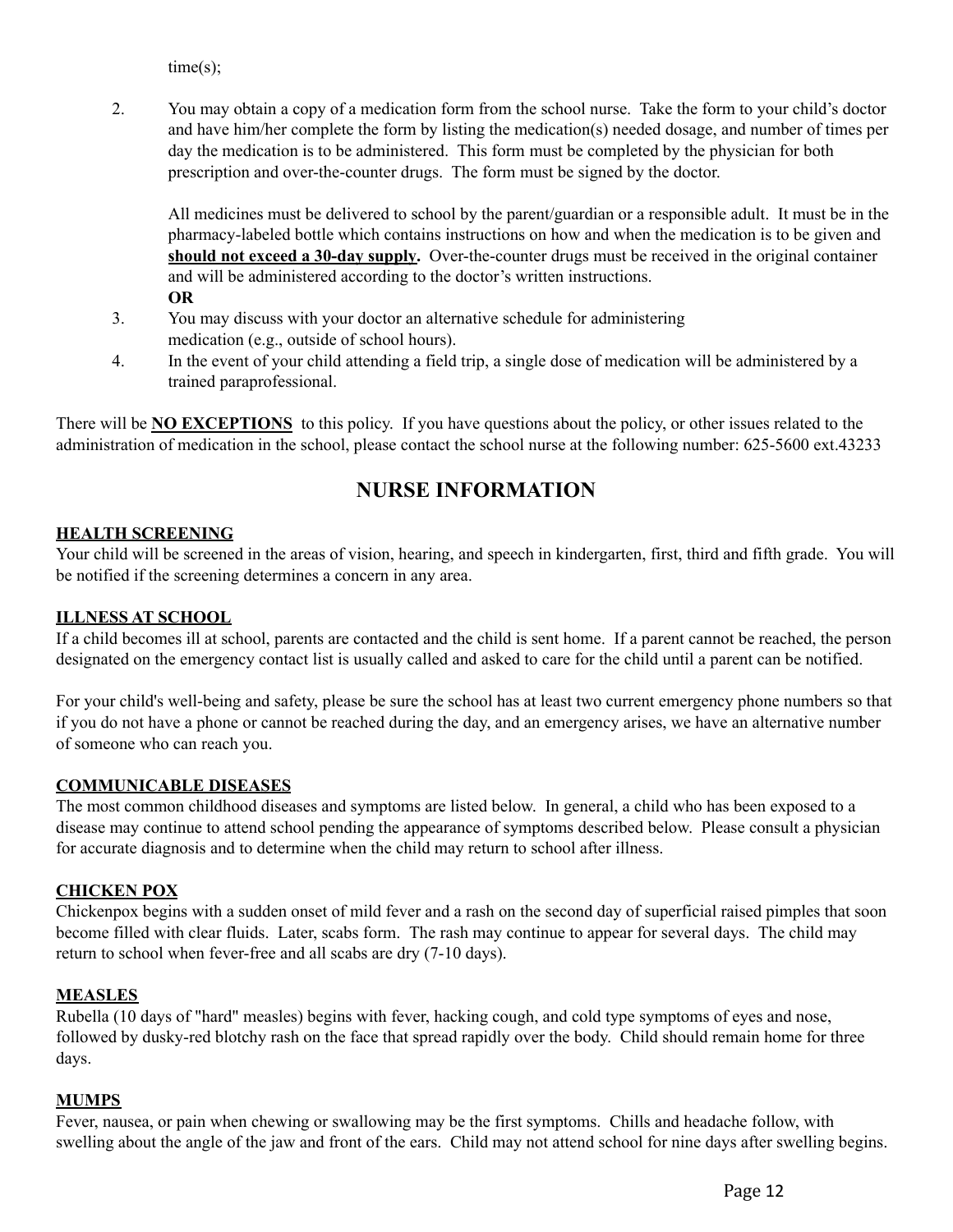## **FIFTH DISEASE**

Usually, the only symptom is the appearance of rash with the possibility of a slight fever. Child may return to school when fever free for 24 hours. Rash may continue up to five weeks.

## **STREPTOCOCCAL SORE THROAT**

Sudden onset with sore throat and fever, fine rash may appear on neck, chest, folds or elbows, and groin within 24 hours. Exclusion from school for up to seven days; however, if antibiotic treatment is begun and child is fever-free for 24 hours, your child may return to school.

#### **SKIN LESIONS**

Children suspected of having impetigo or ringworm should not be in school until all lesions are healed or until a written note is received from a physician stating that the child is receiving proper medical treatments and may return to school.

#### **CONJUNCTIVITIS – "PINK EYE"**

The most obvious clinical manifestation is hyperaemia of the conjunctiva (reddening of the white part of the eye and inner eyelids). There may also be pus- like drainage from the eye. Children should not attend school during the beginning stages when drainage and secretions are present. Students should be on prescription eye drops 24 hours before returning to school.

#### **PLEASE NOTE:**

Due to the increasing number of students who are absent from school, we would like to take precautions to prevent further spread by having your cooperation in the following:

- 1. Students may not return to school until they have been fever-free for 24 hours.
- 2. Students need to be free of continuous coughing.
- 3. Please do not send your child to school until 24 hours after the last episode of vomiting.
- 4. If other children in your family do not feel well, please do not send them to school.

Because of all the infectious disease germs around us, it is particularly important to practice good hygiene, such as not drinking or eating after each other. **Most important**, remind your child to wash his/her hands often. Please remind your child to cover his/her mouth when coughing or sneezing.

If your child has been diagnosed with strep, flu, or any other illness that may be contagious, please contact the nurse's office as soon as possible.

If you have any questions, we will be happy to visit with you. Please call the School Nurse.

**IMMUNIZATION AND HEALTH RECORD**: **Proof of up-to-date immunizations must be provided in order for your child to enroll and attend classes.** Immunization dates must include month, day, and year. Each student entering Kindergarten and Fourth grade should have a physical examination within one year prior to the date of enrollment. A physical examination form is available in your enrollment packet or at the Elementary School Office. It must be completed by a physician and returned to the school nurse or school office.

## **K-5 STUDENTS NEED VACCINATIONS**

**ALL** students in Kindergarten through Grade five in the state of Missouri are required to have received TWO doses of measles vaccine, on or after their first birthday, FOUR doses of DPT (the last dose after the 4th birthday), and FOUR doses of ORAL POLIO (the last dose after the 4th birthday, starting with the kindergarten school year, in order for them to attend school.

A DT/Td booster is required ten (10) years after the last dose.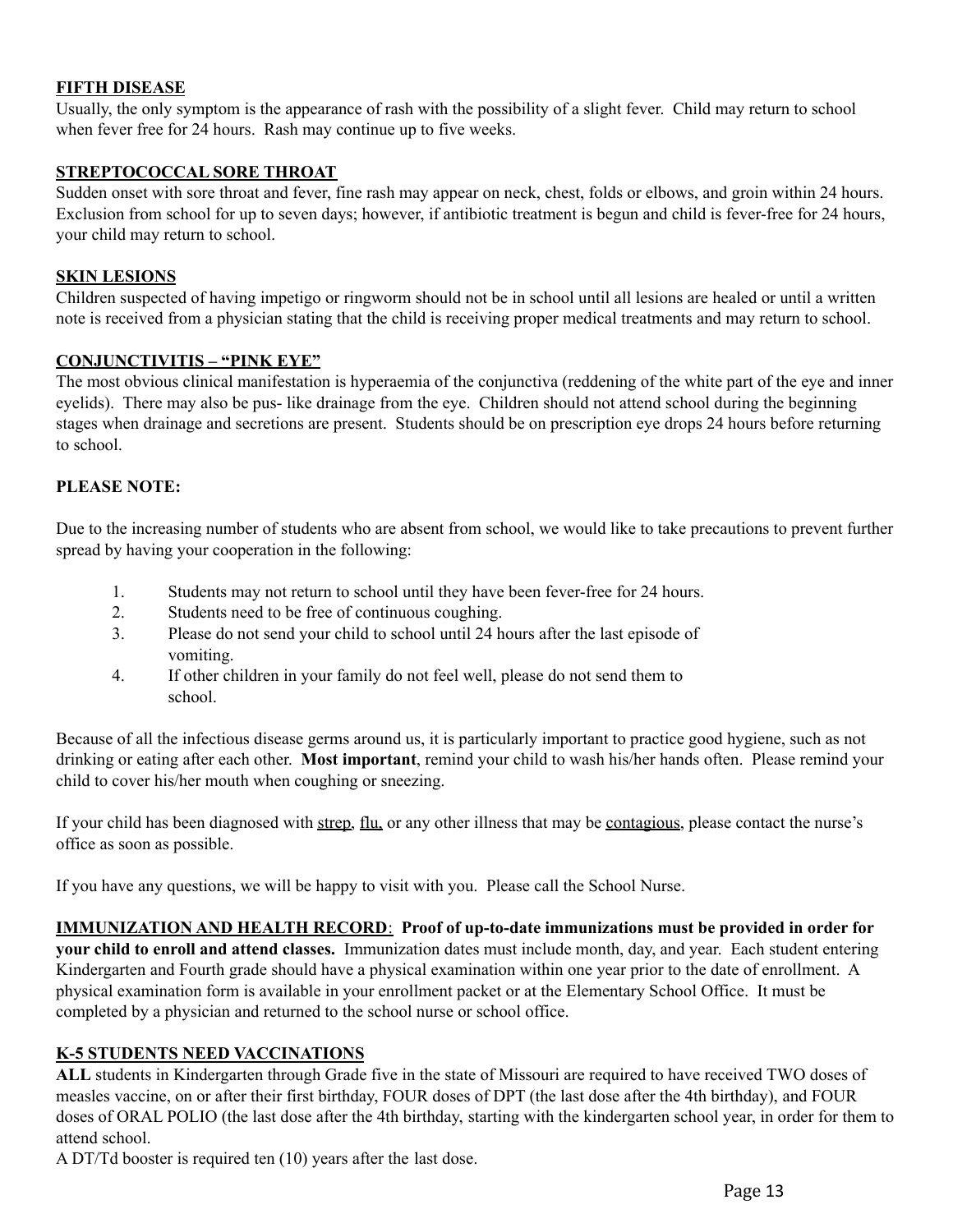## **STUDENTS MUST BE IN COMPLIANCE WITH THE IMMUNIZATION LAW BEFORE THEY CAN BE ENROLLED AND ATTEND CLASSES.**

## **NUTRITION SERVICES**

#### **BREAKFAST Served Daily 8:05 – 8:20 AM Meals are provided at no coast**

Breakfast is served each morning to help guarantee that your child gets a nutritious morning meal. It's delicious! It's supervised! It's inexpensive! The school breakfast program is for all children. We offer a variety of hot breakfast items, as well as cereal, toast, milk, juice, and fresh fruit.

When students arrive at school, those who wish to eat must report directly to the cafeteria.

## **LUNCH Meals are provided a no coast**

Our lunch program is the best deal in town! Each school lunch consists of a choice of entrée's, salad, vegetables, fruits, and milk. The food bar is available for students to make individual choices of fruits and salads each day. This year the school lunch program will require students to take a fruit or a vegetable. Please encourage your child to only take what they can eat from the food bar.

The Wentzville R-IV School cafes use a debit system to manage your child's food purchases. Each child is issued a personal PIN number when they are enrolled in the district. The student uses this PIN number to access their account. Payment to your student's account is accepted by cash, check or Visa/MasterCard. **Checks should be made payable to Wentzville School District. Credit / Debit Card payments are only accepted online through the District website.** Parents must sign up for Parent Portal access to make an online payment to your child's lunch account. Credit / **Debit card payments are no longer accepted in the school or over the phone.** Online payments are credited to the account immediately. Please see the school office for Parent Portal registration. To ensure proper credit, money should be sent to school in a clearly marked sealed envelope with the student's name, teacher, grade and amount enclosed. Preprinted envelopes provided by the school are available and should be used whenever possible. Envelopes are given to the teacher in the morning and deposited daily by the school cashier.

Child Nutrition Services will be utilizing the School Reach phone system to notify parents when their child's account goes negative. Phone calls will be made once a week. Parents can also access their student's lunch account balance and history through the Parent Portal on the District website.

**Free or Reduced Meal applications** are available online at [Wentzville](https://www.wentzville.k12.mo.us/Page/5276) School District Child Nutrition. You may also receive an application from the school office or through the Child Nutrition Services Office at 327-3858 ext 21321.

Lunch menus, nutrition information, meal prices, and CN forms, are available at Green Tree [Menus.](http://wentzville.nutrislice.com/menu/green-tree)

## **PARENT TEACHER ORGANIZATION**

Our PTO is an integral part of our elementary program. You are encouraged to participate actively in the monthly meetings and special functions. You will receive periodic newsletters and e-mails from the PTO.

## **PARKING**

Space is provided for visitors to park their cars on the regular teacher parking areas of the elementary campus. If a parent is visiting the school, he/she may park in any designated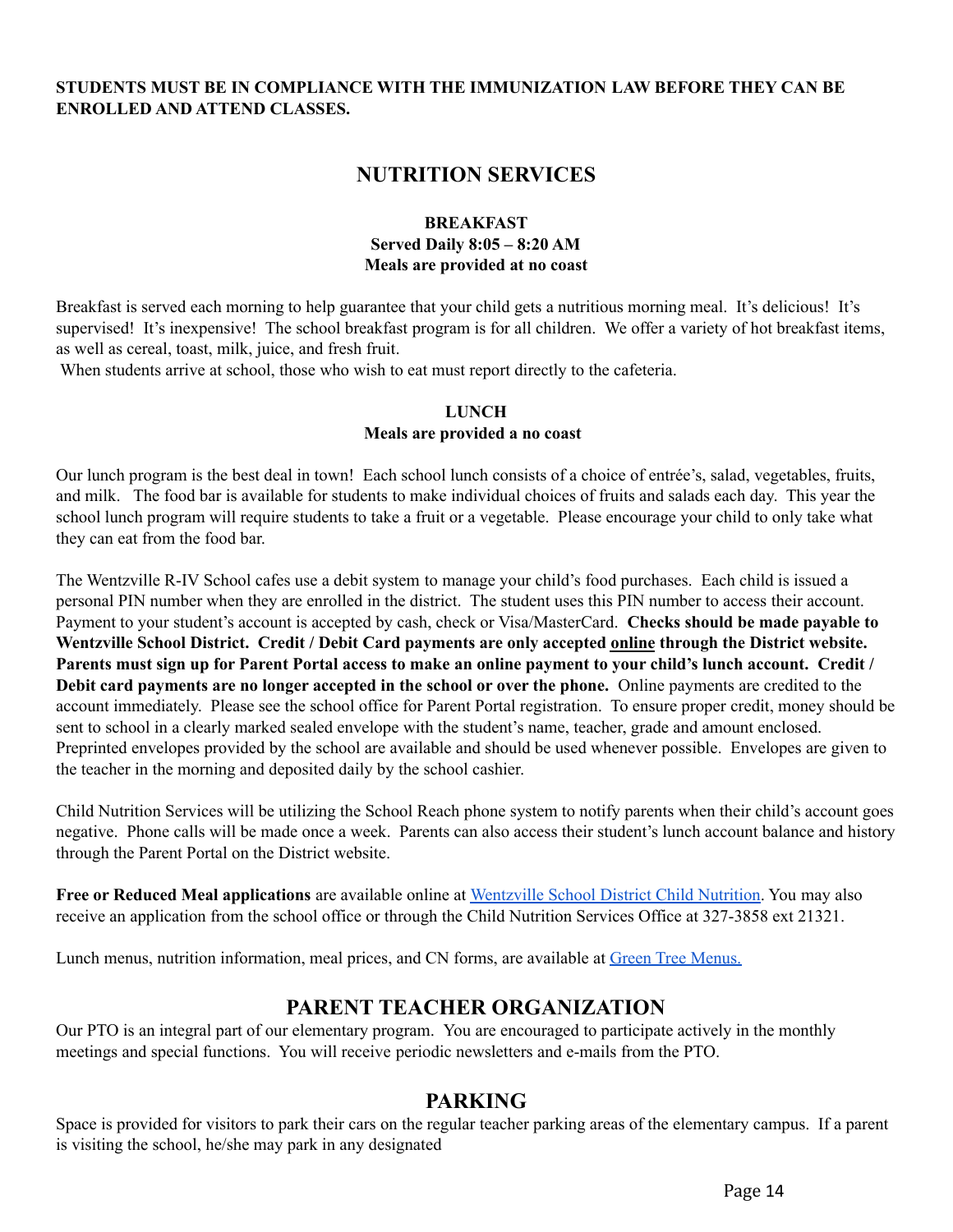parking area.

- **● PLEASE DO NOT PARK IN THE BUS LOADING ZONE AT ANY TIME.**
- **● PLEASE DO NOT DOUBLE PARK OR LEAVE YOUR CAR UNATTENDED IN THE DROP-OFF AREA.**
- **● PLEASE DO NOT DRIVE OR PARK ON THE PLAYGROUND.**

## **PHYSICAL EDUCATION**

Instruction in a variety of developmental physical education activities is provided for all students, beginning in kindergarten. The primary (K-2) will be working on basic fundamental locomotors and non-locomotors skills to develop coordination, balance, and hand/eye coordination. Units will include skills in balancing, kicking, throwing and catching, volleying, dribbling, and striking with instruments. The upper grades will continue to work on skill development but will incorporate team sports such as volleyball, basketball, and soccer. For all grades, emphasis will be placed on developing fitness in the areas of cardiovascular endurance, muscular strength, and flexibility. Important fitness concepts, as well as teamwork and sportsmanship, will be emphasized.

Grades 2-5 will participate in the President's Challenge Physical Fitness Test. Students will be tested three times per year with official testing in the fall and spring. School records can only be achieved during official testing.

The following guidelines are prepared to allow maximum participation and safety:

- 1. Proper shoes and clothing provide for a safer environment and assist in maintaining the building, gym equipment and supplies.
- 2. Proper shoes are ones that have a flat rubber bottom (no platform shoes) and leave no black marks on the floor. They are securely fastened to the foot so that they do not slip off while running or playing. The shoes should have a bottom that is not slick, such as to cause someone to slide or slip on the floor.
- 3. Proper shoes have tie-on or Velcro, no cleats and no metal hooks, buckles or fasteners.
- 4. Proper clothing usually pertains to dresses or skirts. Girls should wear shorts to be prepared for an activity that requires a lot of movement. Baggy, loose-fitting pants should have belts. Clothing that is too tight, restricting movement, or loose clothing, that flops around during movement, may result in a situation in which a student may not be allowed to participate.

In the unfortunate incident where a child is unable to participate in physical education due to illness or another problem, a note signed by a parent is required. If a child is to miss more than two days of physical education, a note from a doctor is required. During this time, an alternative activity will be provided for the child.

## **POLICIES - DISTRICTWIDE**

#### **District Anti-Harassment Policy**

The Assistant Superintendent of Human Resources is the District Title IX Coordinator. [STUDENTS](http://www.boarddocs.com/mo/wsdr4/Board.nsf/Public#) Policy 2130

#### (Form 2130)

Nondiscrimination and Student Rights

It is the policy of the District to maintain a learning environment that is free from harassment because of an individual's race, color, sex, national origin, age, ethnicity, disability, sexual orientation, or perceived sexual orientation. The School District prohibits any and all forms of unlawful harassment and discrimination because of race, color, sex, national origin, age, ethnicity, disability, sexual orientation, or perceived sexual orientation. It shall be a violation of District policy for any student, teacher, administrator, or other school personnel of this District to

harass or unlawfully discriminate against a student through the conduct of a sexual nature, or regarding race, color, national origin, age, ethnicity, disability, sexual orientation, or perceived sexual orientation as defined by this Policy. It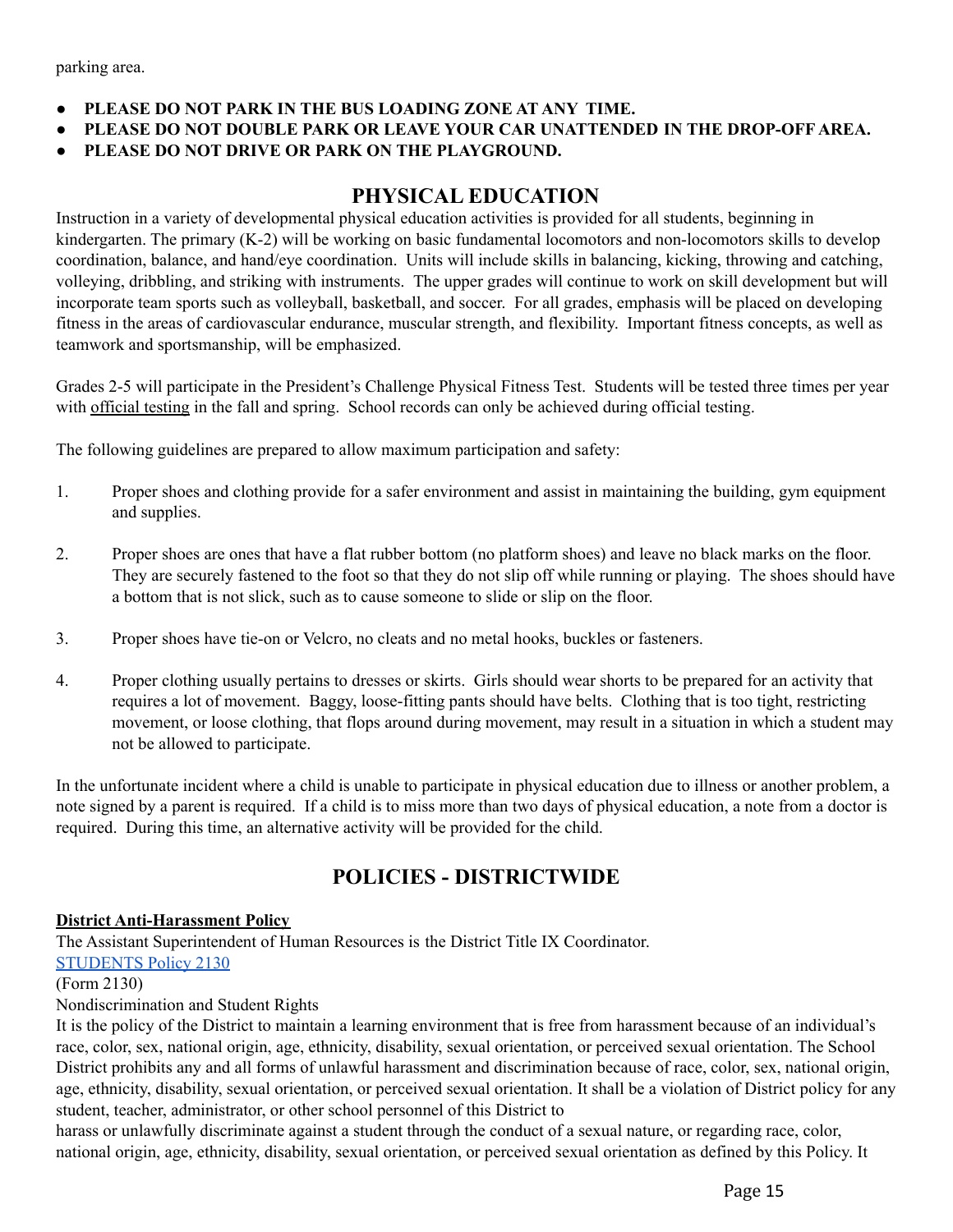shall also be a violation of District policy for any teacher, administrator, or other school personnel of this District to tolerate sexual harassment or harassment because of a student's race, color, national origin, age, ethnicity, disability, sexual orientation, or perceived sexual orientation, as defined by this Policy, by a student, teacher, administrator, other school personnel, or by any third parties who are participating in, observing, or otherwise engaged in activities, including sporting events and other extracurricular activities, under the auspices of the School District. For purposes of this Policy, the term "school personnel" includes school board members, school employees, agents, volunteers, contractors, or persons subject to the supervision and control of the District.

The school system will act to promptly investigate all complaints, either formal or informal, verbal or written, of unlawful harassment or unlawful discrimination because of race, color, sex, national origin, age, ethnicity, disability, sexual orientation, or perceived sexual orientation; to promptly take appropriate action to protect individuals from further harassment or discrimination; and, if it determines that unlawful harassment or discrimination occurred, to promptly and appropriately discipline any student, teacher, administrator, or other school personnel who is found to have violated this Policy, and/or to take other appropriate action reasonably calculated to end the harassment/discrimination. September 2000

Readopted July 2003, September 2008, June 18, 2009

## **Drug-Free Schools Policy**

[STUDENTS](http://www.boarddocs.com/mo/wsdr4/Board.nsf/Public#) Policy 2641

Pursuant to requirements of the 1989 amendments of the Drug-Free Schools and Communities Act and to the requirements of the Safe Schools Act, and for the purpose of preventing the use of illicit drugs and alcohol by students, the District shall provide age-appropriate, developmentally based drug and alcohol education and prevention programs to all students from early childhood level through grade twelve (12). (See also Policy 6130 – Drug Education.) Such programs will address the legal, social and health consequences of drug and alcohol use, and provide information about effective techniques for resisting peer pressure to use illicit drugs or alcohol.

The District shall provide information about any drug and alcohol counseling and rehabilitation and re-entry programs that are available to students. Students may be required to participate in such programs in order to avoid suspension or expulsion if they are found to be in violation of this policy. All parents/guardians and students shall annually be provided with a copy of this policy.

The District certifies that it has adopted and implemented the drug prevention program described in this policy in the form required by the Department of Elementary and Secondary Education or the United States Department of Education. The District conducts a biennial review of such program to determine its effectiveness, to implement necessary changes and to ensure that the disciplinary sanctions are consistently enforced. Family Rights and Privacy

## **Internet/Computer Usage Policy**

All students will be given a copy of the WSD Acceptable Use Policy at the time of enrollment. Parents and students are asked to sign the policy and return to school. Only those students who have signed the policy will be allowed to access WSD computers and the Internet. Internet violations will be dealt with using the discipline code.

# **WENTZVILLE SCHOOL DISTRICT**

# **NOTICE OF NON-DISCRIMINATION**

The Wentzville R-IV School District does not discriminate on the basis of race, color, national origin,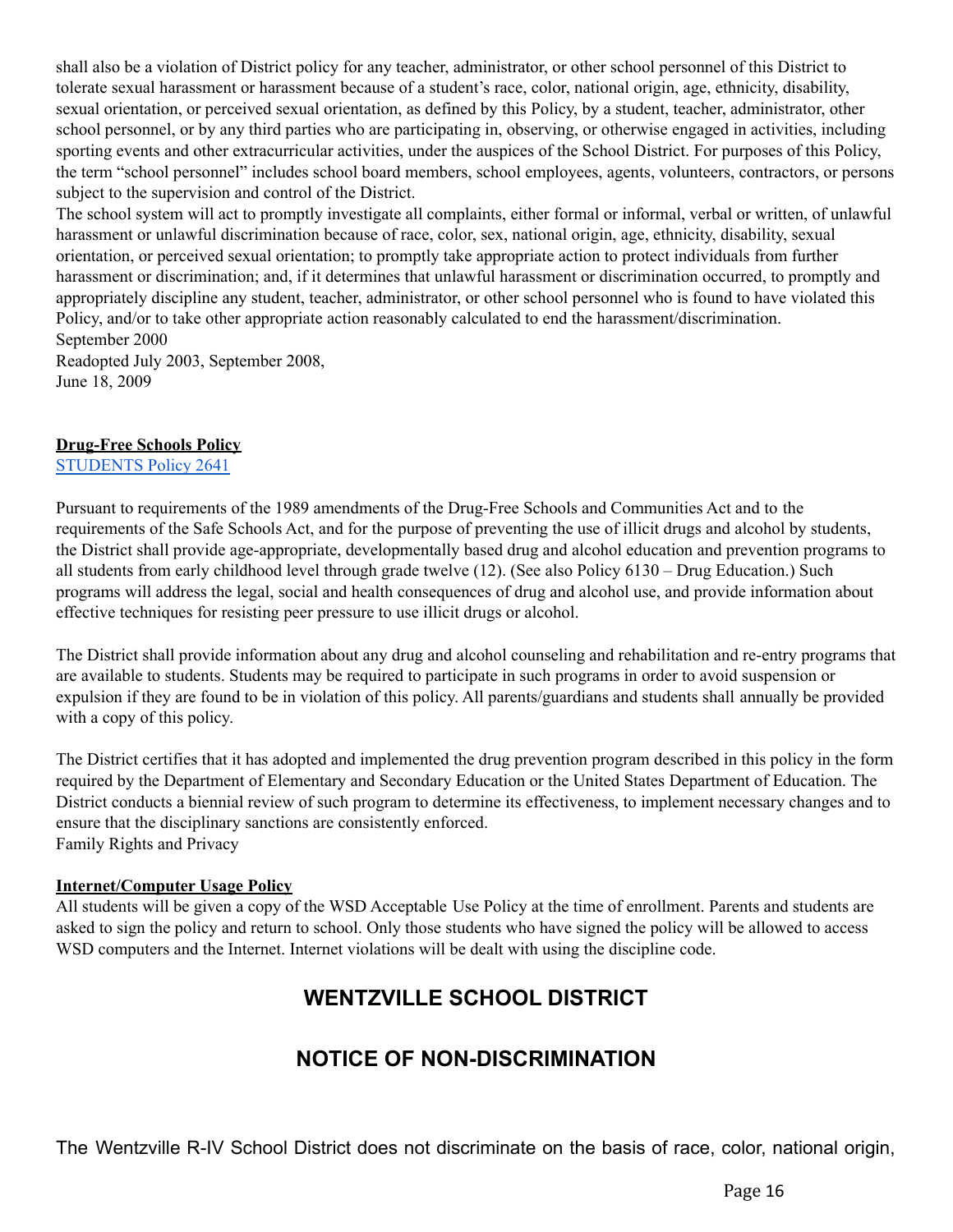sex, sexual orientation or perceived sexual orientation, disability, or age, in its programs and activities and provides equal access to the Boy Scouts and other designated youth groups. The following person has been designated to handle inquiries regarding the non-discrimination policies:

Section 504/Title II Coordinator for Students Laura Parn, Executive Director 280 Interstate Drive Wentzville, MO 63385 (636) 327-3800

Title IX and Section 504/Title II Coordinator for Employment Dr. Jennifer Hecktor, Assistant Superintendent Human Resources 280 Interstate Drive Wentzville, MO 63385 jenniferhecktor@wsdr4.org (636) 327-3800 ext. 20349

Individuals who wish to file a complaint with OCR may contact OCR: U.S. Department of Education, Office for Civil Rights One Petticoat Lane, 1010 Walnut Street, Suite 320 Kansas City, Missouri 64106 Telephone: (816) 268-0550; Fax: (816)268-0599; TTY(877) 521-2172; Email: OCR.KansasCity@edgov.

For further information on notice of non-discrimination, visi[t](http://wdcrobcolp01.ed.gov/CFAPPS/OCR/contactus.cfm) <http://wdcrobcolp01.ed.gov/CFAPPS/OCR/contactus.cfm> for the address and phone number of the office that serves your area, or call 1-800-421-3481.

**Dr. Curtis Cain Superintendent of Schools**

> Form 1300 Revised 8/1/2018

## **NOTICE OF REVISION**

The Wentzville R-IV School District has revised 504 Procedural Safeguards and Regulation 2110 with respect to the filing time period for an impartial hearing. The filing period is not 90 calendar days from the date of the District's written notice of the proposed or refused action regarding the identification, evaluation, or accommodation of a student with a disability.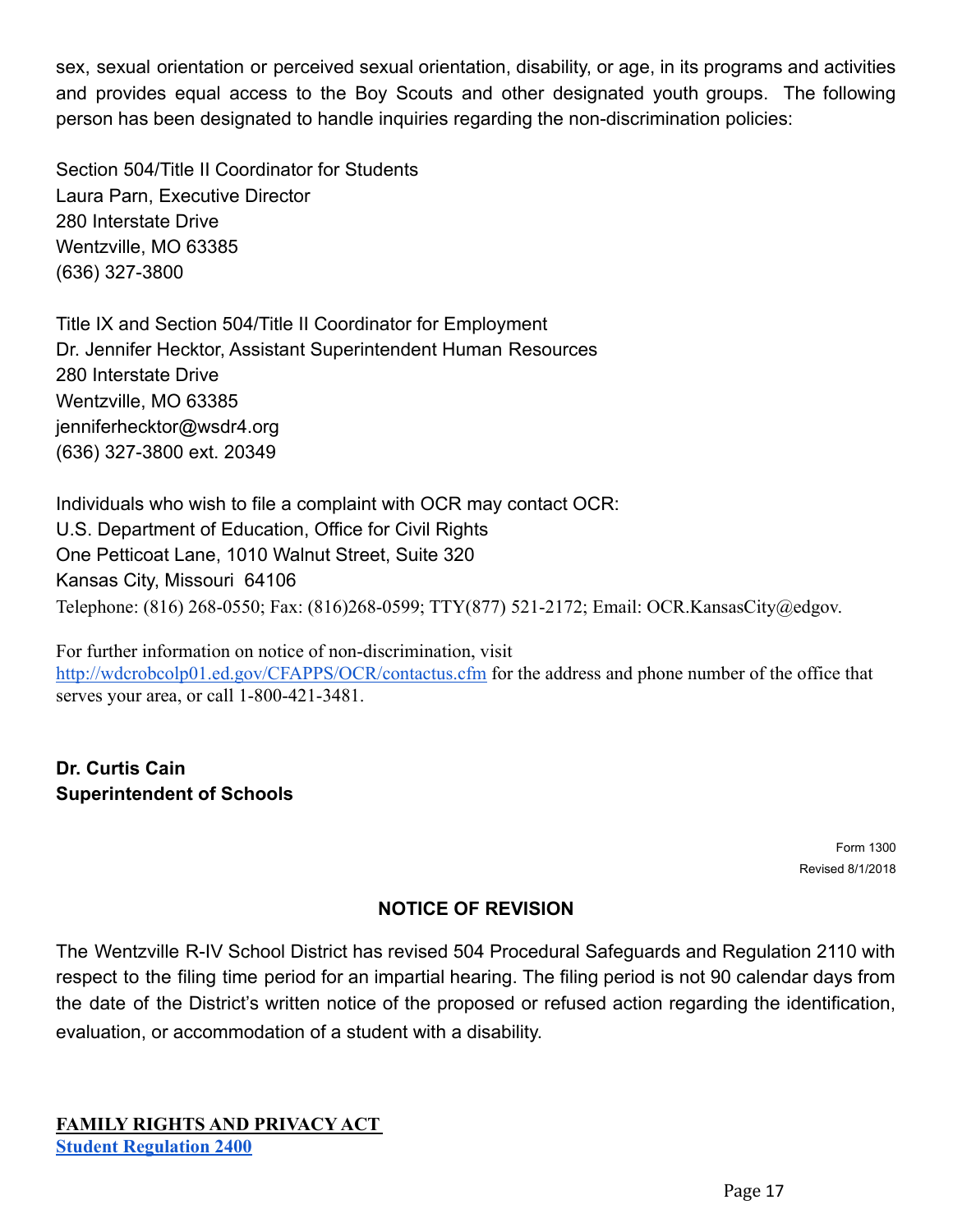## **(Form 2400)**

#### **Student Educational Records**

The Family Rights and Privacy Act provide students, parents, and guardians with the right to inspect educational records pertaining to the individual student.

In the Wentzville School District, information from student files will not be available to unauthorized persons within the school or to any person outside the school without the express consent of the student or the parents/guardians, except to comply with a judicial order or a subpoena or in cases where the safety of persons or property is involved.

If an official of another school system in which the student enrolled requests a student's record, the record may be released. However, written authorization to release the record will be sought and encouraged from the parent/guardian, if the student is unmarried and under 18 years of age. Otherwise, the writing for records will be considered as a release by an individual applying for school admission or employment.

Copies of records of students currently enrolled in the Wentzville School District will be made available to authorized personnel upon request.

## **PUBLIC RELATIONS-SCHOOL**

From time to time pictures will be taken of students to be used by the local newspaper, television stations, and our school website in describing various programs and activities involving the Wentzville Elementary School. If you would prefer that your child's picture not be taken and used for these purposes, please contact the school principal as soon as possible. Each student will complete a Media Consent Form (FERPA).

## **RECESS**

Outdoor recesses are scheduled each day. Parents should make sure that their child's clothing is suitable for outside play activities. Indoor activities are planned during inclement weather when children cannot play outside.

After an illness, a child who presents a written request from a doctor is permitted to remain indoors for the designated length of time.

## **RESIDENCY**

State law requires that a student lives in the district where he/she attends school. All students must live with a parent or legal guardian. Two proofs of residency will be required at the time of enrolment and throughout the school year.

Should you move out of the District's attendance area, a letter needs to be written to the Superintendent of Wentzville School District for approval to stay in attendance for the remainder of that semester only. It will be the parent's responsibility to provide transportation to and from school during that time. You are required to notify the office when you move.

# **SPECIAL EDUCATION PUBLIC NOTICE OF SPECIAL EDUCATION SERVICES/COMPLIANCE PLAN/CENSUS**

All public schools are required to provide a free and appropriate public education to all students with disabilities, including those attending private/parochial schools, beginning on the child's third birthday through age twenty (20), regardless of the child's disability. The public school assures that to comply with the full educational opportunity goal, services for students three (3) through twenty-one (21) will be fully implemented by 1999. Disabilities include: Learning disabilities, mental retardation, emotional disturbance, speech disorders (voice, fluency, or articulation), language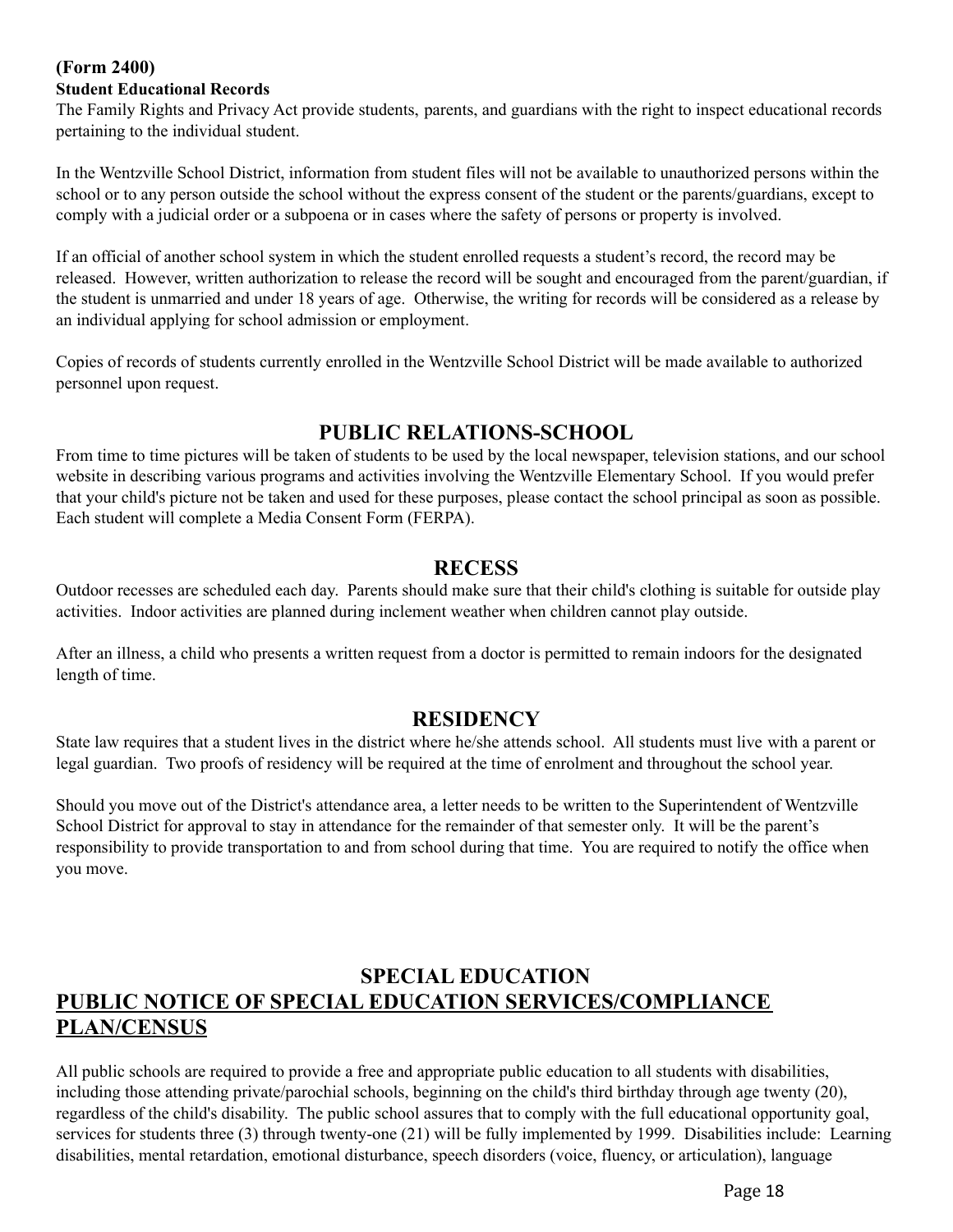disorders, visually impaired, hearing impaired, physically/other health impaired, multiple disabilities, deaf/blind, autism, early childhood special education, and traumatic brain injury.

The public school assures that it will provide information and referral services necessary to assist the State in the implementation of early intervention services for infants and toddlers eligible for Missouri's First Steps Program.

All public schools are required to provide parents the right to inspect and review personally identifiable information collected and used or maintained by the District relating to their children. Parents have the right to request amendment of these records if they feel the information is inaccurate, misleading, or violates the privacy or other rights of their children. Parents have the right to file complaints with the U.S. Department of Education or the Missouri Department of Elementary and Secondary Education concerning alleged failures by the District to meet the requirements of the Family Educational Rights and Privacy Act (FERPA). You may contact your local district, if you wish to review the requirements provided in FERPA.

The public school has developed a Local Compliance Plan for implementation of Special Education and this Plan is available for public review during regular school hours on days school is in session in the Office of the Superintendent of Schools. The Local Compliance Plan is a written narrative that describes the District's plan for compliance with the requirements for identifying and serving all students with disabilities. Included in this plan are the policies and procedures that the district must follow regarding storage, disclosure to third parties, retention, and destruction of personally identifiable information. The plan also describes the assurances that services are provided in compliance with the requirement of 34 CFR 76.301 of the General Education Provision Act.

Public schools in the State of Missouri are required to conduct an annual census of all children with disabilities or suspected disabilities from birth through age twenty (20) who reside in the District or whose parent/legal guardian resides in the District. This Census is compiled as of May 1 each year. The information is treated as confidential and submitted to the Missouri Department of Elementary and Secondary Education. Information to be collected includes the name of each child; parent/legal guardian's name/address; birth date and age of each child; and each child's disability or suspected disability. Should the District fail to submit an annual census, the State Board of Education may withhold state aid until the census is submitted. If you have a child with a disability or know of a child with a disability that is not attending the public school, please contact your school district.

The notice can be provided in languages such as Chinese, Spanish, Arabic, and Vietnamese or any other language as may be necessary

## **NON-DISCRIMINATION IN EDUCATIONAL PROGRAMS SECTION 504 OF (THE REHABILITATION ACT OF 1973)**

It is the policy of the Board of Education to provide a free and appropriate public education to each handicapped student within its jurisdiction, regardless of the nature or severity of the handicap.

It is the intent of the District to ensure that students who are handicapped within the definition of Section 504 of the Rehabilitation Act of 1973 are identified, evaluated, and provided with appropriate educational services. Students may be handicapped under this policy even though they do not require services pursuant to the Individuals with Disabilities Education Act (IDEA).

Due process rights of handicapped students and their parents under Section 504 will be enforced.

The District's Section 504 and Title IX Coordinator is the Assistant Superintendent of Human Resources, Ms. Jennifer Hecktor, (636)327-3800.

## **NOTICE OF REVISION**

The Wentzville R-IV School District has revised 504 Procedural Safeguards and Regulation 2110 with respect to the filing time period for an impartial hearing. The filing period is now 90 calendar days from the date of the District's written notice of the proposed or refused action regarding the identification, evaluation, or accommodation of a student with a